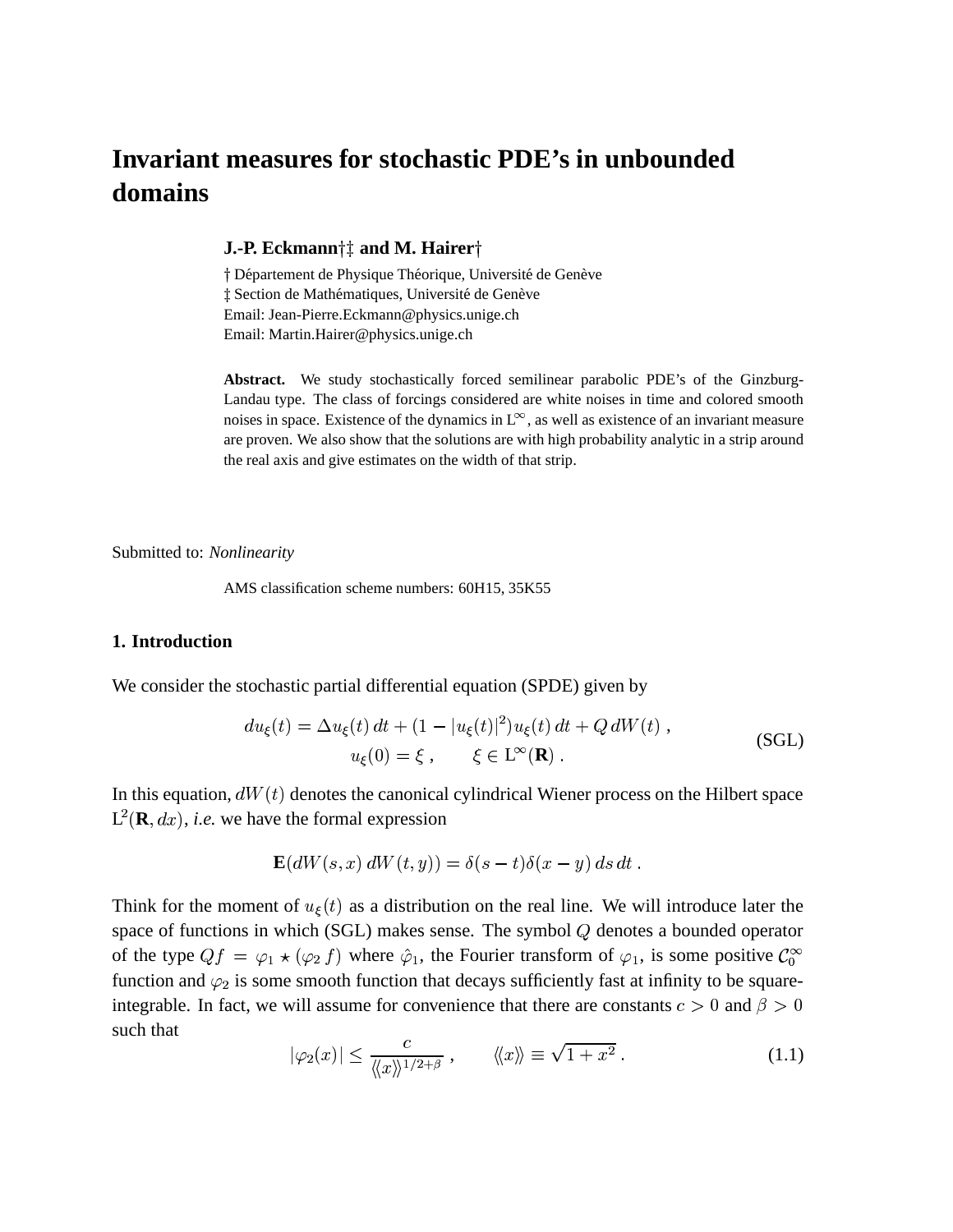The space in which we show the existence of the solutions is  $C_u(\mathbf{R})$ , the Banach space of complex-valued uniformly continuous functions. The reason of this choice is that we want to work in a translational invariant space which is big enough to contain the interesting part of the dynamics of the deterministic part of the equation, *i.e.* the three fixed points 0 and  $\pm 1$ , as well as various kinds of fronts and waves. The meaning of the assumptions on  $\varphi_1$  and  $\varphi_2$  is the following.

- The noise does not shake the solution too badly at infinity (in the space variable  $x$ ). If it did, the solution would not stay in  $L^{\infty}$ .
- The noise is smooth in  $x$  (it is even analytic), so it will not lead to irregular functions in  $x$ -space. This assumption is crucial for our existence theorem concerning the invariant measure.

**Remark.** The motivation for our choice of stochastic forcings is related to questions of energy transport in stochastically driven systems. For example, our assumptions allow to force the system only at frequencies beyond a certain minimal frequency  $k_0$ . A natural question is then the existence of an invariant measure, which we answer in this paper. Further research will then have to consider the question of uniqueness, and questions of transport of energy between high and low frequencies. The uniqueness of the invariant measure for the corresponding problem in a *bounded* domain will be shown in a forthcoming paper [EH00].

For convenience, we write (SGL) as

$$
du_{\xi}(t) = (Lu_{\xi}(t) + F(u_{\xi}(t))) dt + Q dW(t),
$$
  
\n
$$
L = \Delta - 1 , \quad (F(u))(x) = u(x) + (1 - |u(x)|^2)u(x) .
$$
\n(1.2)

This is also to emphasize that our proofs apply in fact to a much larger class of SPDE's of the form (1.2). For example, all our results apply to the stochastically perturbed Swift-Hohenberg equation

$$
du_{\xi}(t) = (1 - \Delta)^2 u_{\xi}(t) dt + (1 - |u_{\xi}(t)|^2) u_{\xi}(t) dt + Q dW(t) ,
$$

but one has to be more careful in the computations, since one does not know an explicit formula for the kernel of the linear semigroup. It is also possible to replace the nonlinearity by some slightly more complicated expression of  $u(t)$ . For a derivation of the bounds on the linear semigroup in the Swift-Hohenberg case, see, *e.g.*, [EW98].

For any Banach space  $\mathscr{B}$ , a  $\mathscr{B}$ -valued stochastic process  $u_{\xi}(t)$  is called a *mild solution* of (1.2) with initial condition  $\xi$  if it satisfies the associated integral equation

$$
u_{\xi}(t) = e^{Lt}\xi + \int_0^t e^{L(t-s)}F(u_{\xi}(s))\,ds + \int_0^t e^{L(t-s)}Q\,dW(s) ,\qquad (1.3)
$$

in the sense that every term defines a stochastic process on  $\mathscr B$  and that the equality holds almost surely with respect to the probability measure on the abstract probability space underlying the Wiener process. The initial condition does not have to belong to  $\mathscr{B}$ , provided  $e^{Lt}\xi \in \mathscr{B}$  for all times  $t > 0$ .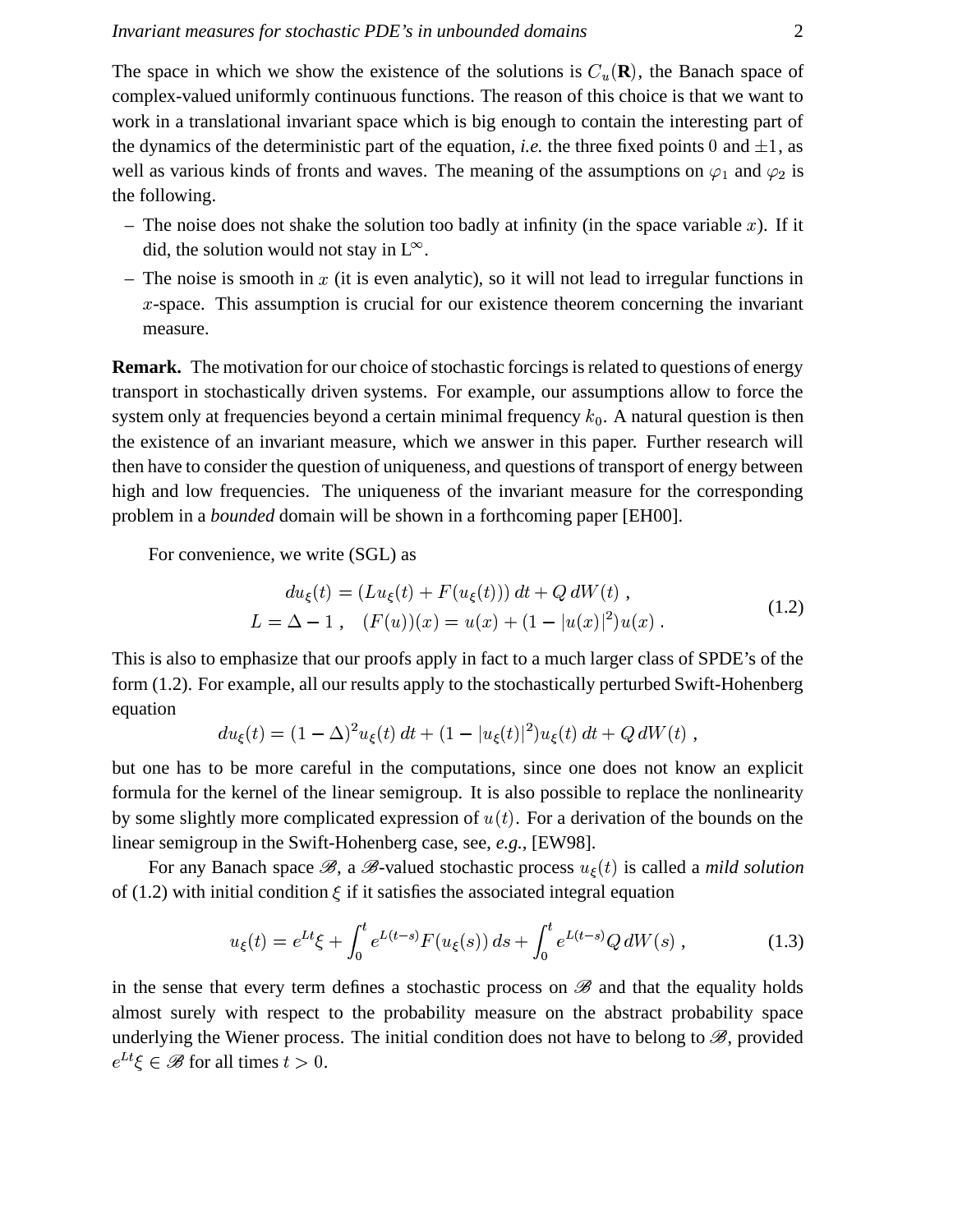To a Markovian solution, we can associate (under suitable conditions) the *transition semigroup*  $\mathcal{P}_t$  defined on and into the set of bounded Borel functions  $\varphi : \mathscr{B} \to \mathbb{C}$  by

$$
(\mathcal{P}_t \varphi)(\xi) = \int_{\mathscr{B}} \varphi(\eta) \mathbf{P}(u_{\xi}(t) \in d\eta) . \tag{1.4}
$$

Its dual semigroup  $\mathcal{P}_t^*$  is defined on and into the set of Borel probability measures  $\nu$  on  $\mathscr{B}$  by

$$
(\mathcal{P}_t^*\nu)(\Gamma) = \int_{\mathscr{B}} \mathbf{P}(u_\xi(t) \in \Gamma) \nu(d\xi) , \qquad (1.5)
$$

where  $\Gamma$  is a  $\mathscr{B}$ -Borel set. If the existence of the solutions is shown for initial conditions in a larger Banach space  $\mathscr{B}'$  in which  $\mathscr{B}$  is continuously embedded,  $\mathcal{P}_t^*$  can be extended to a map from the  $\mathscr{B}'$ -Borel probability measures into the  $\mathscr{B}$ -Borel probability measures.

An *invariant measure* for (1.2) is a probability measure on  $\mathscr{B}$  which is a fixed point for  $\mathcal{P}_t^*$ . If  $\mathscr T$  is a weaker topology on  $\mathscr B$ , we can under appropriate conditions extend  $\mathcal{P}_t^*$  by (1.5) to a mapping from the  $\mathscr{T}$ -Borel probability measures into themselves. In the case of  $L^{\infty}(\mathbf{R})$ , we may for example consider a "weighted topology"  $\mathcal{T}_{\varrho}$  induced by some weighted norm  $\|\varrho\cdot\|_{\infty}.$ 

If we take  $\varphi_2(x) = 1$ , it is known (we refer to [DPZ96] for details) that (1.2) possesses a mild solution in  $L^p(\mathbf{R}, \varrho(x) dx)$  for a weight function  $\varrho$  that decays at infinity. Our choice for  $Q$  makes it possible to work in flat spaces, since the noise is damped at infinity. In fact, we will show that, for every initial condition  $u_0 \in L^{\infty}(\mathbf{R})$ , (1.2) possesses a mild solution in  $C_u(\mathbf{R})$ , the space of bounded uniformly continuous functions on **R**. This leads to slight technical difficulties since neither  $L^{\infty}(\mathbf{R})$  nor  $C_u(\mathbf{R})$  are separable Banach spaces, and thus standard existence theorems do not apply.

After proving the existence of the solutions, we will be concerned with their regularity. We prove that with high probability the solution  $u_{\xi}(t)$  of (SGL) for a fixed time is analytic in a strip around the real axis. We will also derive estimates on the width of that strip. These estimates will finally allow to show the existence of an invariant measure for  $\mathcal{P}_t^*$ , provided we equip  $C_u(\mathbf{R})$  with a slightly weaker topology. The existence of an invariant measure is not a trivial result since

- *a*. The linear semigroup of (SGL) is not made of compact operators in  $C_u(\mathbf{R})$ .
- *b.* The deterministic equation is not strictly dissipative, in the sense that there is not a unique fixed point that attracts every solution.
- $c$ . The deterministic equation is of the gradient type, but the operator  $Q$  is not invertible, so we can not make the *a priori* guess that the invariant measure is some Gibbs measure.

The results we found in the literature about the existence of invariant measures for infinitedimensional stochastic differential equations (see *e.g.* [JLM85, DPZ92a, DPZ96, BKL00] and references therein) usually assume that the converse of either *a.*, *b.* or *c.* holds. The main result of this paper is the following.

**Theorem 1.1** *There exist slowly decaying weight functions*  $\varrho$  *such that the extension of*  $\mathcal{P}_t^*$  to *the -Borel probability measures is well-defined and admits a fixed point.*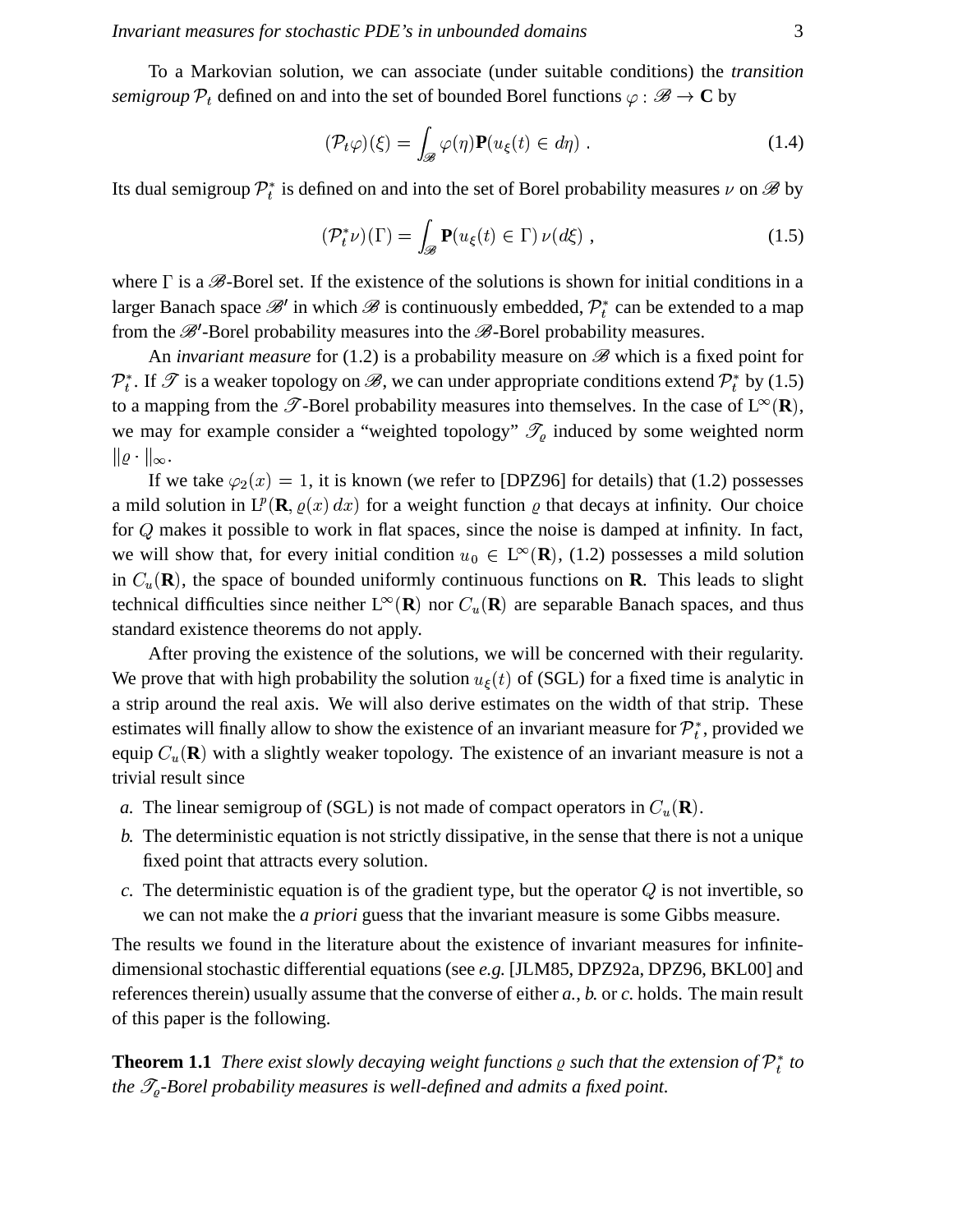**Remark.** The hypotheses of this theorem have been made with the following future project in mind. We hope to prove that the measure found in Theorem 1.1 is *unique*. The basic idea is to apply the methods of [EPR99] to the context of SPDE's to show uniqueness of the measure by the tools of control theory. In this context, it is interesting if the noise drives the system only in the dissipative range, namely in a *finite* interval of frequencies which need not contain the unstable modes of the deterministic Ginzburg-Landau equation. In particular, such forces do *not* have invertible covariances and hence methods such as those found in [DPZ96] do not apply.

This is also the reason why the setting considered in this paper imposes  $\hat{\varphi}_1$  to have compact support, although the extension to exponentially decaying functions would have been easy.

The next sections will be organized as follows. In Section 2, we give detailed bounds on the stochastic convolution, *i.e.* on the evolution of the noise under the action of the semigroup generated by  $L$ . In Section 3 we then prove the existence of a unique solution for (1.2) and derive an *a priori* estimate on its amplitude. Section 4 is devoted to the study of the analyticity properties of the solution. In Section 5, we finally show the existence of an invariant measure for the dynamics, *i.e.* we prove Theorem 1.1 which will be restated as Theorem 5.4. The appendix gives conditions under which one can prove the existence of a global strong solution to a class of semilinear PDE's in a Banach space.

#### *1.1. Definitions and notations*

Consider the sets  $\mathscr{A}_\eta$  of functions that are analytic and uniformly bounded in an open strip of width  $2\eta$  centered around the real axis. They are Banach spaces with respect to the norms

$$
\|f\|_{\eta,\infty}\equiv\sup_{z\,:\,|\mathrm{Im}z|<\eta}|f(z)|\;.
$$

Fix  $T > 0$ . We define  $\mathscr{B}_T$  as the Banach space of functions  $f(t, x)$  with  $t \in (0, T]$  and  $x \in \mathbf{R}$ such that for fixed  $t > 0$ ,  $f(t, \cdot)$  is analytic and bounded in the strip  $\{z = x + iy \mid |y| < \sqrt{x}\}$  $\sim$   $\sim$   $\sim$   $\sim$   $\sim$   $\sim$  $|<\sqrt{t}\}.$ We equip  $\mathscr{B}_T$  with the norm

$$
\|f\|_T \equiv \sup_{t \in (0,T]} \|f(t,z)\|_{\sqrt{t},\infty} .
$$

In the sequel we denote by  $\|\cdot\|_p$  the norm of  $L^p(\mathbf{R},dx)$ . For M a metric space and  $\mathscr B$ a Banach space, the symbol  $C_b(M, \mathcal{B})$  (resp.  $C_u(M, \mathcal{B})$ ) stands for the Banach space of bounded (uniformly) continuous functions  $M \to \mathscr{B}$  endowed with the usual sup norm. If <sup>y</sup>  $\mathbf{C} = \mathbf{C}$ , it is usually suppressed in the notation. Moreover, the symbol C denotes a constant which is independent of the running parameters and which may change from one line to the other (even inside the same equation).

The symbol  $\mathscr{L}(X)$  denotes the probability law of a random variable X. The symbol  $\mathcal{B}(M,r)$  denotes the open ball of radius r centered at the origin of a metric vector space M.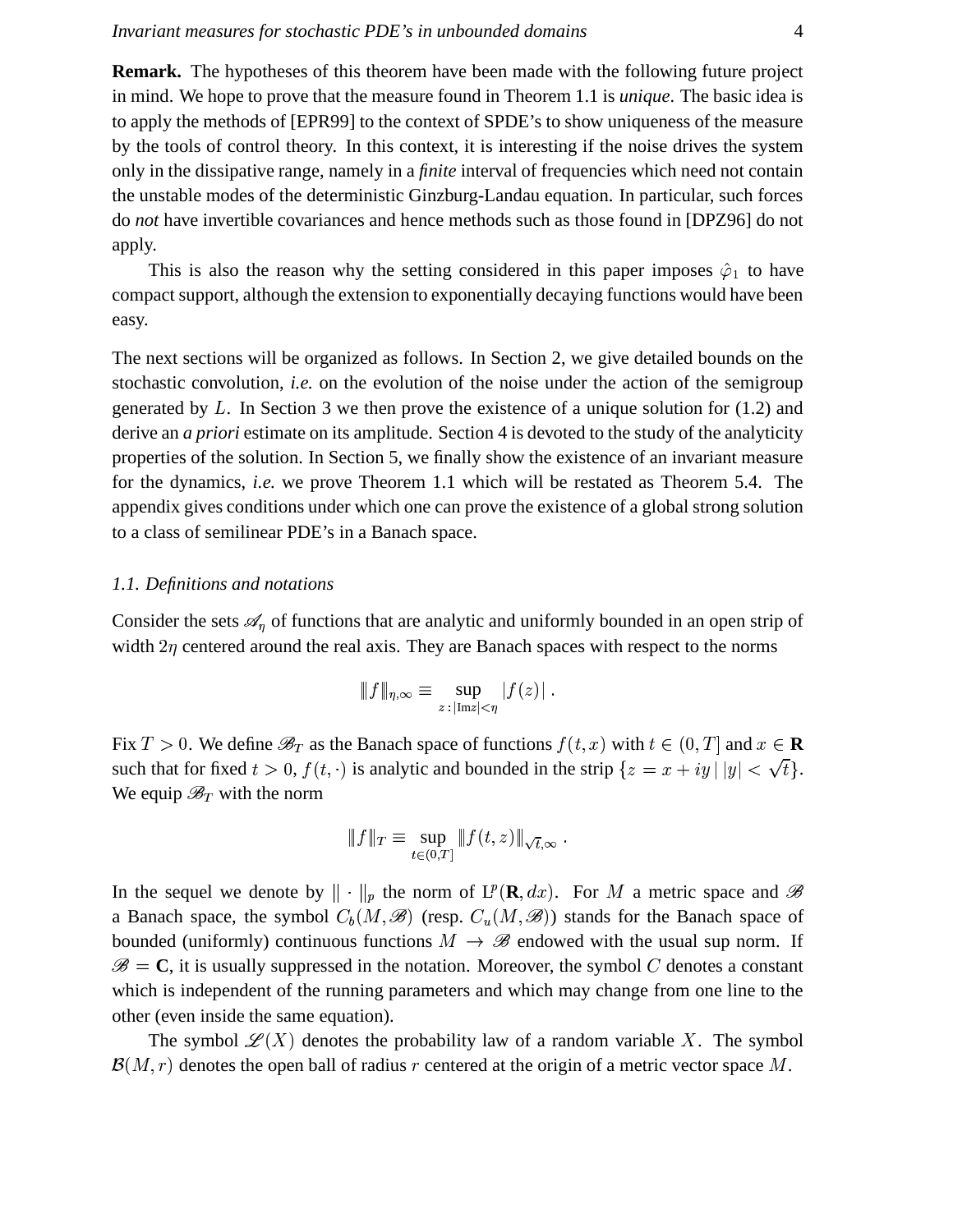### Acknowledgements

We would like to thank Marius Mantoiou, Radu Purice, Guillaume van Baalen and Peter Wittwer for helpful discussions. This work was partially supported by the Fonds National Suisse.

#### 2. The Stochastic Convolution

This section is devoted to the detailed study of the properties of the stochastic process obtained by letting the semigroup generated by  $L$  act on the noise.

#### 2.1. Basic properties

Let us denote by  $(\Omega, \mathcal{F}, P)$  the underlying probability space for the cylindrical Wiener process  $dW$ , and by E the expectation in  $\Omega$ . We define the stochastic convolution

$$
W_L(t,\omega) = \int_0^t e^{L(t-s)} Q \, dW(s,\omega) \,, \quad \omega \in \Omega \,.
$$

The argument  $\omega$  will be suppressed during the major part of the discussion. For a discussion on the definition of the stochastic integral in infinite-dimensional Banach spaces, we refer to [DPZ92b]. Notice that since  $\hat{\varphi}_1$  has compact support, we can find a  $\mathcal{C}_0^{\infty}$  function  $\hat{\psi}$  such that  $\hat{\psi}(x) = 1$  for  $x \in \text{supp }\hat{\varphi}$ . We define  $\tilde{Q}f = \psi \star f$  and fix a constant R such that

$$
\operatorname{supp}\hat{\varphi}\subset\operatorname{supp}\hat{\psi}\subset\left\{x\in\mathbf{R}\,|\,|x|\leq R\right\}.\tag{2.2}
$$

We have of course  $\tilde{Q}Q = Q$ . An important consequence of this property is

**Lemma 2.1** Fix  $\eta > 0$  and  $\alpha < 1/2$ . Then there exists a version of  $W_L$  with  $\alpha$ -Hölder continuous sample paths in  $\mathcal{A}_n$ . Furthermore, for every  $T > 0$ , the mapping

$$
W_L^{\eta} : \Omega \to C_b([0, T], \mathscr{A}_{\eta}) ,
$$
  
\n
$$
\omega \mapsto W_L(\cdot, \omega) ,
$$
\n(2.3)

is measurable with respect to the Borel  $\sigma$ -field generated by the strong topology on  $C_b([0,T],\mathscr{A}_\eta).$ 

**Remark.** The meaning of the word "version" is that the process constructed here differs from  $(2.1)$  only on a set of **P**-measure 0. We will in the sequel not make any distinction between both processes.

*Proof of Lemma 2.1.* We first notice that  $W_L(t)$  has an  $\alpha$ -Hölder continuous version in  $L^2(\mathbf{R})$ . This is a consequence of the fact that the Hilbert-Schmidt norm in  $L^2(\mathbf{R})$  of  $\exp(Lt)Q$  is bounded by  $e^{-t} ||\varphi_1||_2 ||\varphi_2||_2$ . Since  $L^2(\mathbf{R})$  is separable, the mapping

$$
W_L: \Omega \to C_b([0, T], L^2(\mathbf{R})),
$$
  

$$
\omega \mapsto W_L(\cdot, \omega) ,
$$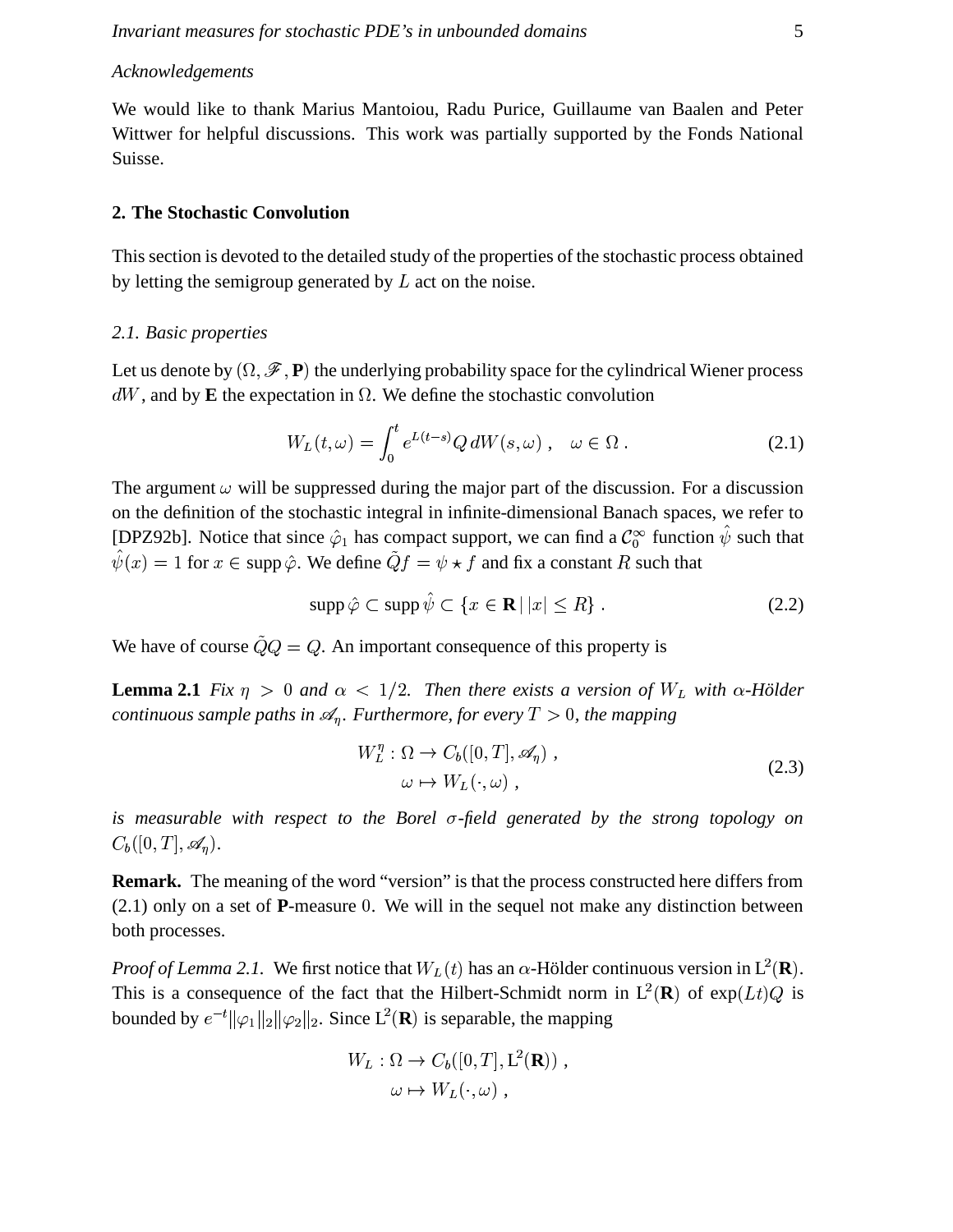is measurable [DPZ92b, Prop 3.17]. Since L and  $\tilde{Q}$  commute, we can write

$$
W_L(t,\omega) = \int_0^t \tilde{Q}^2 e^{L(t-s)} Q \, dW(s,\omega) = \tilde{Q}^2 W_L(t,\omega) \,, \tag{2.4}
$$

where we used [DPZ96, Prop. 4.15] to commute the operator and the integral. We will show that  $\tilde{Q}^2$  defines a bounded continuous linear operator from  $L^2(\mathbf{R})$  into  $\mathcal{A}_\eta$ . The claim then follows if we define the map  $W_L^{\eta} = \tilde{Q}_{\eta}^2 \circ W_L$ , where we denote by  $\tilde{Q}_{\eta}^2$  the operator constructed in an obvious way from  $\tilde{Q}^2$  as a map from  $C_b([0,T], L^2(\mathbf{R}))$  into  $C_b([0,T], \mathscr{A}_\eta)$ .

Notice first that if  $f \in L^2(\mathbf{R})$ , we have by the Young inequality  $\tilde{Q}f \in L^{\infty}(\mathbf{R})$  and the estimate

$$
\|\tilde{Q}f\|_{\infty} \le \|\psi\|_{2} \|f\|_{2} \tag{2.5}
$$

holds. Take now  $f \in L^{\infty}(\mathbf{R})$ . Since  $\tilde{Q}$  maps any measurable function onto an entire analytic function,  $\tilde{Q}f(z)$  has a meaning for every  $z \in \mathbb{C}$ . We have for any  $x \in \mathbb{R}$ 

$$
|(\tilde{Q}f)(x+i\eta)| = \left| \int_R \psi(x+i\eta - y) f(y) dy \right|.
$$
 (2.6)

By assumption, the Fourier transform of  $\psi$  belongs to  $\mathcal{C}_0^{\infty}$ . We know that such functions enjoy the property – see e.g. [RS80] – that for each  $N > 0$  there exists a constant  $C_N$  such that

$$
\psi(x+i\eta)| \leq \frac{C_N e^{R|\eta|}}{(1+x^2+\eta^2)^N},
$$

where the constant  $R$  is defined in (2.2). We thus have the estimate

$$
\begin{aligned} |(\tilde{Q}f)(x+i\eta)| &\le \|f\|_{\infty} \int_{\mathbf{R}} |\psi(x+i\eta-y)| \, dy \\ &\le C e^{R|\eta|} \|f\|_{\infty} \,, \end{aligned} \tag{2.7}
$$

and thus

$$
\|\tilde{Q}f\|_{\eta,\infty} \le Ce^{R|\eta|} \|f\|_{\infty} \,. \tag{2.8}
$$

Collecting  $(2.5)$  and  $(2.8)$  proves the claim.

**Remark 2.2** As an evident corollary of the proof of the lemma, note that  $W_L(t) \in \mathcal{D}(L)$  for all times  $t \geq 0$  and that the mapping

$$
W_L: \Omega \to C_b([0, T], \mathcal{D}(L)),
$$
  
\n
$$
\omega \mapsto W_L(\cdot, \omega),
$$
\n(2.9)

has the same properties as the mapping  $W_L^{\eta}$  if we equip  $\mathcal{D}(L)$  with the graph norm. In particular,  $W_L$  has almost surely  $\alpha$ -Hölder continuous sample paths in  $\mathcal{D}(L)$ .

We will now give more precise bounds on the magnitude of the process  $W_L$ . Our main tool will be the so-called "factorization formula" which will allow to get uniform bounds over some finite time interval.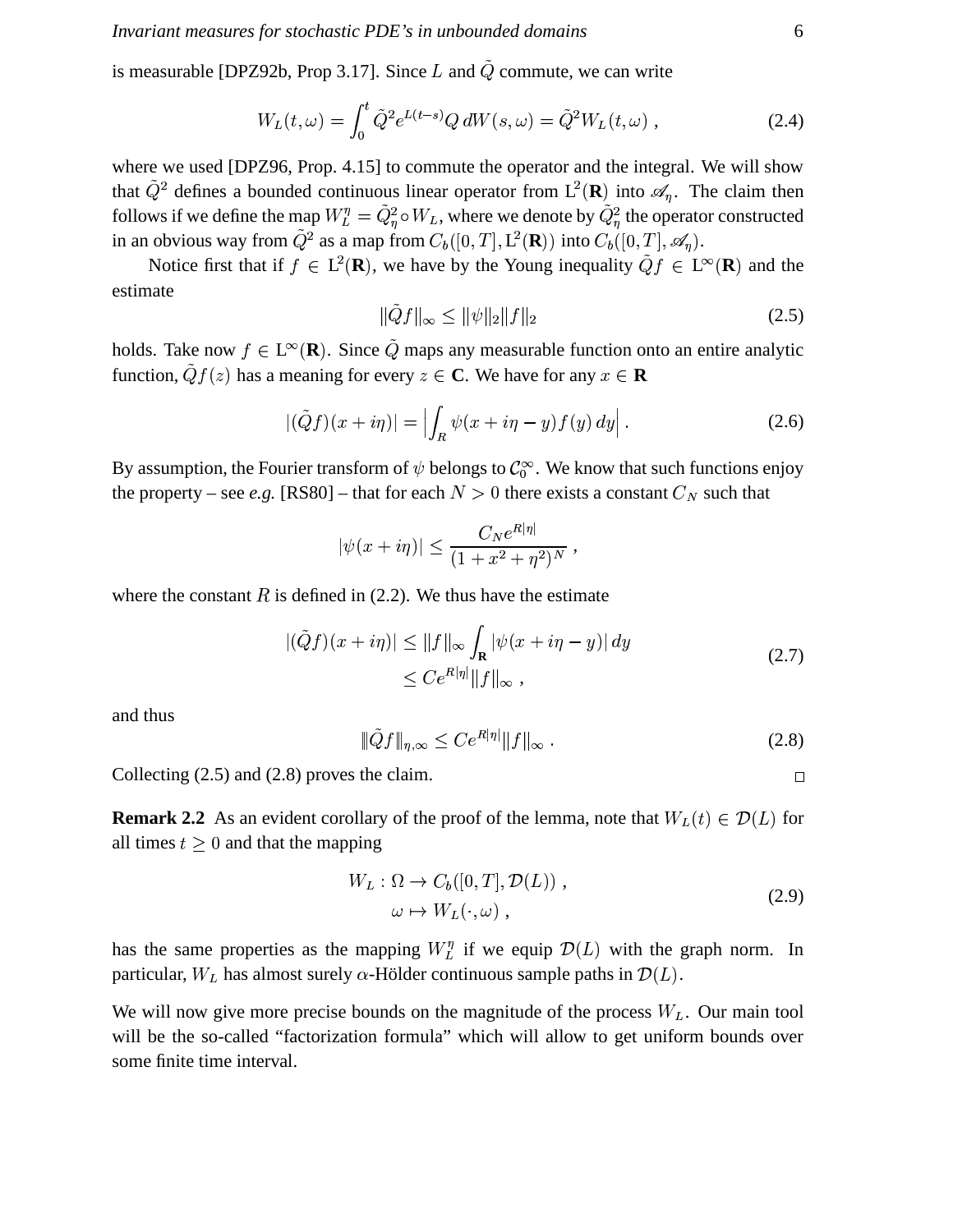#### 2.2. Factorization of the stochastic convolution

We define, for  $\delta \in (0, 1/2)$ ,

$$
Y_{L,\delta}(t) = \int_0^t (t-s)^{-\delta} e^{L(t-s)} Q \, dW(s) ,
$$
  

$$
(G_{\delta} \Psi)(t) = \int_0^t (t-s)^{\delta-1} e^{L(t-s)} \Psi(s) \, ds .
$$

Notice that we can show by the same arguments as in Lemma 2.1 that the process  $Y_{L,\delta}(t)$ has a version which takes values in  $\mathscr{A}_\eta$ . Thus, in particular the expression  $Y_{L,\delta}(t,x)$  is a well-defined complex-valued random variable. A corollary of the stochastic Fubini theorem (sometimes referred to as the "factorization formula" [DPZ92b]) shows that

$$
W_L(t) = \frac{\sin \pi \delta}{\pi} (G_{\delta} Y_{L,\delta})(t) . \qquad (2.10)
$$

Before we start to estimate  $||W_L(t)||_{\infty}$ , we state without proof the following trivial consequence of the Young inequality:

**Lemma 2.3** Denote by  $g_t$  the heat kernel and choose  $p > 1$ . Then there exists a constant c depending on p such that

$$
||g_t \star f||_{\infty} \le ct^{-1/(2p)} ||f||_p , \qquad (2.11)
$$

holds for every  $f \in L^p(\mathbf{R})$ .

We have, using (2.10), Lemma 2.3, and the Hölder inequality,

$$
||W_L(t)||_{\infty} \le C \int_0^t (t-s)^{\delta-1} e^{-(t-s)} ||g_{t-s} \star Y_{L,\delta}(s)||_{\infty} ds
$$
  
\n
$$
\le C \int_0^t (t-s)^{\delta-1-1/(2p)} ||Y_{L,\delta}(s)||_p ds
$$
  
\n
$$
\le C \Big( \int_0^t (t-s)^{q(\delta-1-1/(2p))} ds \Big)^{1/q} \Big( \int_0^t ||Y_{L,\delta}(s)||_p^p ds \Big)^{1/p}
$$

where q is chosen such that  $p^{-1} + q^{-1} = 1$ . It is easy to check that the first integral converges when

$$
p > \frac{3}{2\delta} \tag{2.12}
$$

In that case, we have

$$
||W_L(t)||_{\infty}^p \le Ct^{\gamma} \int_0^t ||Y_{L,\delta}(s)||_p^p ds , \qquad \gamma = p\delta - \frac{3}{2} . \tag{2.13}
$$

So it remains to estimate  $||Y_{L,\delta}(t)||_p$ .

# 2.3. Estimate on the process  $Y_{L,\delta}(t)$

This subsection is devoted to the proof of the following lemma.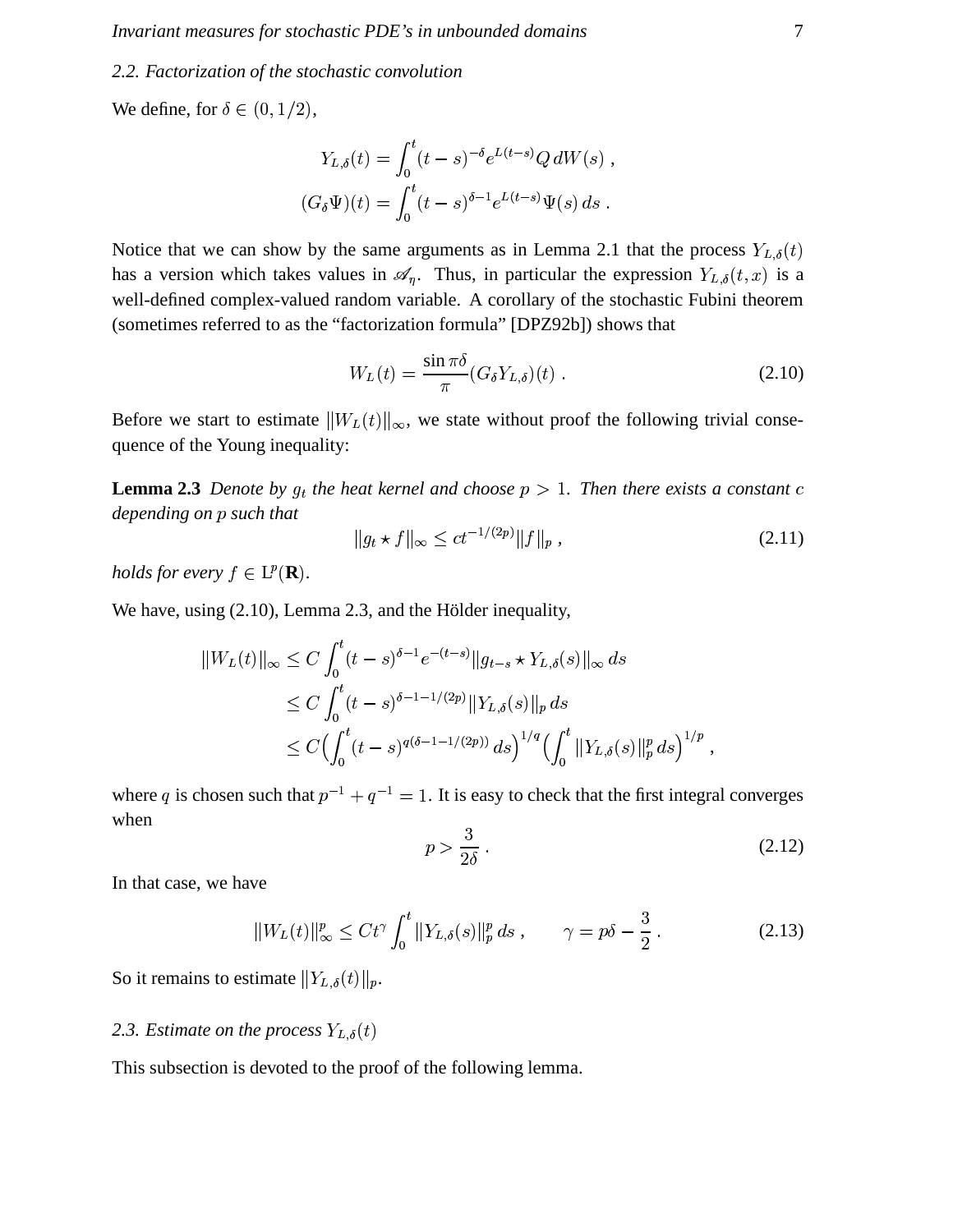**Lemma 2.4** Let  $Y_{L,\delta}$  be as above and choose  $p \geq 2$  and  $\delta \in (0,1/2)$ . There exists a constant c depending on  $\delta$ , p,  $\varphi_1$  and  $\varphi_2$  but independent of t such that  $\mathbf{E} \Vert Y_{L,\delta}(t) \Vert_p^p \leq c$ .

Remember that the convolution of two decaying functions decays like the one that decays slower at infinity:

**Lemma 2.5** Let  $f$  and  $g$  be two positive even functions which are integrable and monotone decreasing between 0 and  $\infty$ . Then the estimate

$$
|(f \star g)(x)| \le |f(x/2)| \, ||g||_1 + |g(x/2)| \, ||f||_1
$$

holds.

*Proof.* Assume  $x \ge 0$  (the case  $x < 0$  can be treated in a similar way) and define  $I_x = (x/2, 3x/2)$ . We can decompose the convolution as

$$
|(f * g)(x)| \leq \int_{I_x} |f(y - x)g(y)| dy + \int_{\mathbf{R}\setminus I_x} |f(y - x)g(y)| dy
$$
  
\n
$$
\leq |g(x/2)| \int_{\mathbf{R}} |f(y)| dy + |f(x/2)| \int_{\mathbf{R}} |g(y)| dy,
$$

which proves the assertion.

*Proof of Lemma 2.4.* We use the formal expansion

$$
dW(x,t) = \sum_{j=1}^{\infty} e_j(x) dw_j(t) ,
$$

where the  $e_i$  form an orthonormal basis of  $L^2(\mathbf{R}, dx)$  (say the eigenfunctions of the harmonic oscillator) and the  $dw_i$  are independent Wiener increments. We also denote by  $T_x$  the translation operator  $(T_x f)(y) = f(y - x)$ . We then have

$$
\mathbf{E}|Y_{L,\delta}(t,x)|^2 = \mathbf{E} \Big| \int_0^t \sum_{j=1}^\infty (t-s)^{-\delta} e^{-(t-s)} (g_{t-s} \star \varphi_1 \star (\varphi_2 e_j))(x) \, dw_j(s) \Big|^2
$$
  
= 
$$
\int_0^t \sum_{j=1}^\infty (t-s)^{-2\delta} e^{-2(t-s)} |(g_{t-s} \star \varphi_1 \star (\varphi_2 e_j))(x)|^2 \, ds
$$
  
= 
$$
\int_0^t (t-s)^{-2\delta} e^{-2(t-s)} \sum_{j=1}^\infty |\langle \varphi_2 T_x (g_{t-s} \star \varphi_1), e_j \rangle|^2 \, ds
$$
  
= 
$$
\int_0^t s^{-2\delta} e^{-2s} ||\varphi_2 T_x (g_s \star \varphi_1)||_2^2 \, ds.
$$

An explicit computation shows the equality

$$
\|\varphi_2 T_x(g_s \star \varphi_1)\|_2^2 = (\varphi_2^2 \star (g_s \star \varphi_1)^2)(x)
$$

Using Lemma 2.5, the fact that  $\varphi_1(x) \leq C_N \langle\langle x \rangle\rangle^{-N}$  for every N, and the well-known inequality  $|g_s \star \varphi_1|(x) \le ||\varphi_1||_{\infty}$ , we get the estimate

$$
(g_s \star \varphi_1)^2(x) \leq C \Big( \frac{e^{-x^2/(16s)}}{\langle \langle s \rangle \rangle} + \frac{1}{\langle \langle x \rangle \rangle^N} \Big).
$$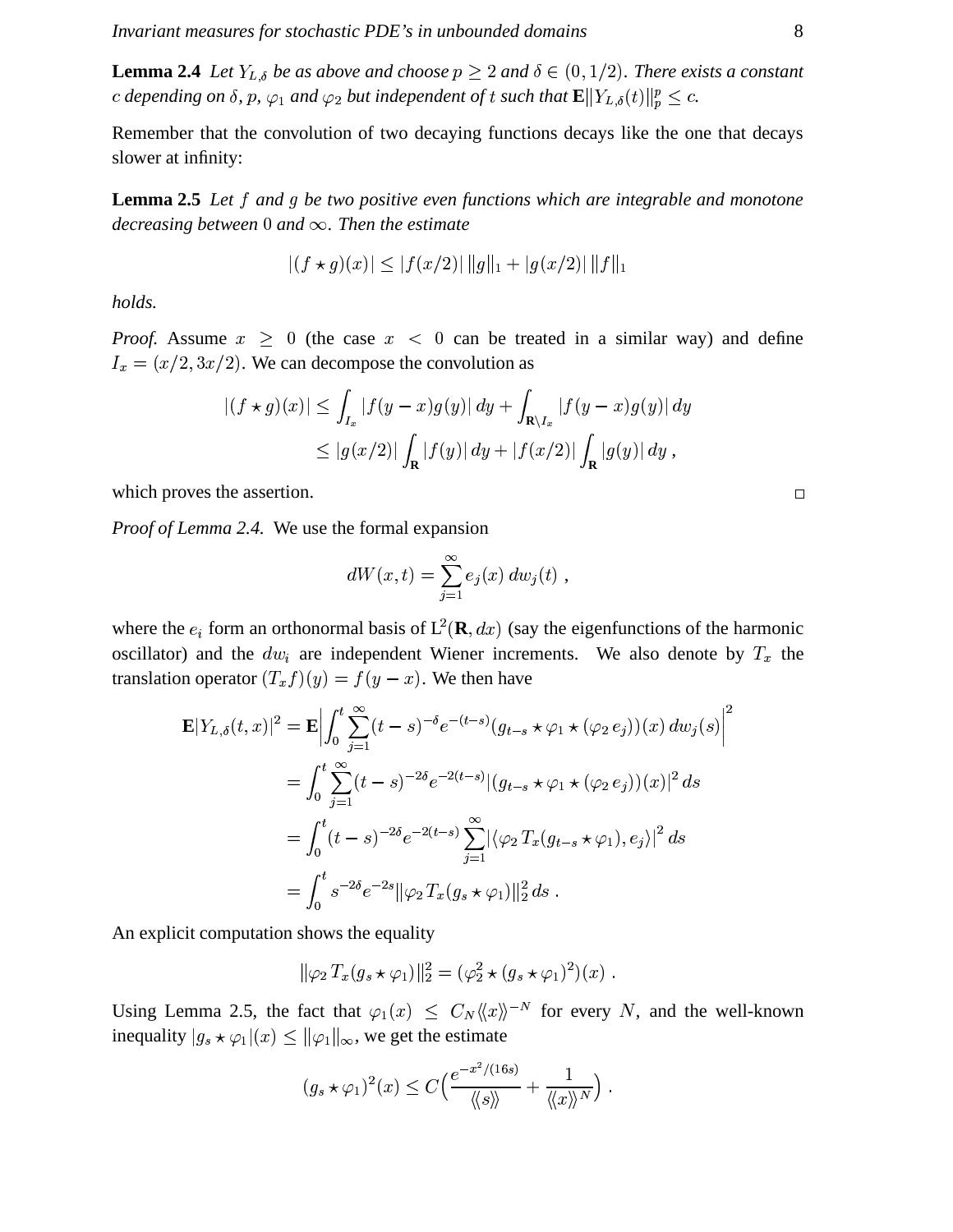Using again Lemma 2.5 and  $(1.1)$ , we get

$$
\|\varphi_2 T_x(g_s \star \varphi_1)\|_2^2 \le C\Big(\frac{e^{-x^2/(64s)}}{\langle \langle s \rangle \rangle} + \frac{1}{\langle \langle x \rangle \rangle^{1+2\beta}}\Big)
$$

It is now an easy exercise to show that

$$
\sup_{s>0} \|\varphi_2 T_x(g_s \star \varphi_1)\|_2^2 \le C \Big(\frac{1}{\langle\!\langle x \rangle\!\rangle^2} + \frac{1}{\langle\!\langle x \rangle\!\rangle^{1+2\beta}}\Big)
$$

Defining  $\beta' = \min\{1/2, \beta\}$ , and using  $\langle x \rangle > 1$ , we have

$$
\mathbf{E}|Y_{L,\delta}(t,x)|^2 \leq C \langle\!\langle x \rangle\!\rangle^{-1-2\beta'} \int_0^t s^{-2\delta} e^{-2s} ds \leq C \langle\!\langle x \rangle\!\rangle^{-1-2\beta'}
$$

Since  $Y_{L,\delta}(t, x)$  is a Gaussian random variable, this implies, for  $p \ge 2$ 

$$
\mathbf{E}||Y_{L,\delta}(t)||_p^p = \int_{\mathbf{R}} \mathbf{E}|Y_{L,\delta}(t,x)|^p dx \le C \int_{\mathbf{R}} (\mathbf{E}|Y_{L,\delta}(t,x)|^2)^{p/2} dx
$$
  
\n
$$
\le C \int_{\mathbf{R}} \frac{1}{\langle\langle x \rangle\rangle^{p/2 + \beta' p}} dx \le C.
$$
\n(2.14)

This proves the assertion.

As a corollary of Lemma 2.4, we have the following estimate on the process  $W_L(t)$ .

**Corollary 2.6** For any  $p \ge 2$ , there is a constant  $C > 0$  such that  $\mathbf{E} ||W_L(t)||_{\infty}^p \le C$  for all times  $t \geq 0$ .

*Proof.* Using again the equality  $W_L(t) = \tilde{Q}W_L(t)$ , we notice that it is enough to have an estimate on  $\mathbf{E} ||W_L(t)||_p^p$ . This can be done by retracing the proof of Lemma 2.4 with  $\delta$  replaced by  $0$ .  $\Box$ 

We have now collected all the necessary tools to obtain the main result of this section.

**Theorem 2.7** For every  $\varepsilon > 0$ , there are constants  $C, R > 0$  depending only on the choices of  $\varphi_1$ ,  $\varphi_2$  and  $\varepsilon$  such that the estimate

$$
\mathbf{E}|\!|\!| W_L |\!|\!|_T \leq Ce^{R\sqrt{T}}T^{1/2-\varepsilon}
$$

holds.

Proof. The estimate

$$
||W_L||_T \le Ce^{R\sqrt{T}} \sup_{t \in (0,T]} ||W_L(t)||_{\infty}, \qquad (2.15)
$$

holds as a consequence of Eqs. (2.6) and (2.8). We thus need an estimate on  $||W_L(t)||_{\infty}$  which is uniform on some time interval. This is achieved by combining Lemma 2.4 with Eq. (2.13). Let us first choose a constant  $\delta > 1/2$ , but very close to  $1/2$  and then a (big) constant p such that  $p > \max\{2, 3/(2\delta)\}\)$ . Since  $\sup_{t \in (0,T]} ||W_L(t)||_{\infty}$  is a positive random variable, we have

$$
\mathbf{E}\Big(\sup_{t\in(0,T]}\|W_L(t)\|_{\infty}\Big)\leq C\Big(\mathbf{E}(\sup_{t\in(0,T]}\|W_L(t)\|_{\infty})^p\Big)^{1/p}
$$

 $\Box$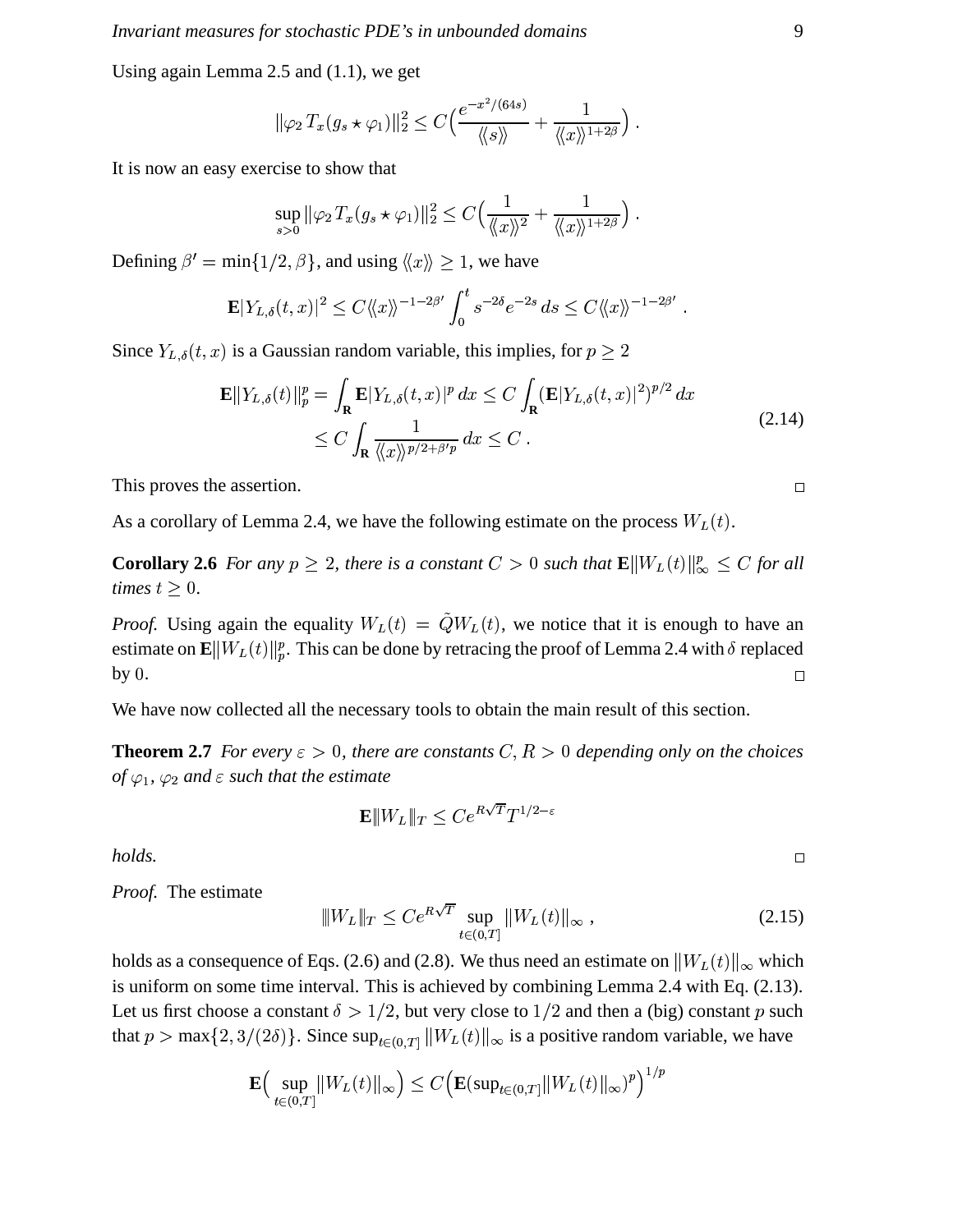$$
= C \Big( \mathbf{E} (\sup_{t \in (0,T]} ||W_L(t)||_{\infty}^p) \Big)^{1/p}
$$
  
\n
$$
\leq C \Big( T^{\gamma} \int_0^T \mathbf{E} ||Y_{L,\delta}(s)||_p^p ds \Big)^{1/p}
$$
  
\n
$$
\leq C T^{(\gamma+1)/p} \leq C T^{\delta-1/(2p)} . \tag{2.16}
$$

The exponent  $\delta - 1/(2p)$  can be brought arbitrarily close to 1/2. This, together with the previous estimate  $(2.15)$ , proves the claim.  $\Box$ 

We have now the necessary tools to prove the existence of a unique solution to the SPDE  $(1.2).$ 

#### 3. Existence of the Solutions

Throughout this section, we denote by  $\mathscr B$  the Banach space  $C_u(\mathbf{R})$  of bounded uniformly continuous complex-valued functions on the real line endowed with the norm  $\|\cdot\|_{\infty}$ . The reason why we can not use a standard existence theorem is that  $\mathscr B$  is not separable. Nevertheless, the outline of our proof is quite similar to the proofs one can find in [DPZ92b]. The technique is to solve  $(1.2)$  pathwise and then to show that the result yields a well-defined stochastic process on  $\mathscr{B}$  which is a mild solution to the considered problem. In order to prepare the existence proof for solutions of  $(1.2)$ , we study the dynamics of the *deterministic* equation

$$
X_{\xi}(W,t) = LX_{\xi}(W,t) + F(X_{\xi}(W,t) + W(t)), \quad X_{\xi}(W,0) = \xi.
$$
 (3.1)

In this equation,  $\xi \in L^{\infty}(\mathbf{R})$  is an arbitrary initial condition and  $W \in C_b([0,T], \mathcal{A}_n)$  is an arbitrary function with  $W(0) = 0$  and  $\eta > 0$  fixed. This function should be thought of as an instance of  $W_L$  for a choice of the noise. For the moment, we choose an arbitrary time  $T > 0$ and study the solutions up to time T. The reason why we study (3.1) is that if  $X_{\xi}$  is a solution of (3.1), then  $Y_{\xi}(t) = X_{\xi}(t) + W(t)$  is a solution of

$$
Y_{\xi}(t) = e^{Lt}\xi + \int_0^t e^{L(t-s)} F(Y_{\xi}(s)) ds + W(t) ,
$$

which is the problem we wanted to solve. Using the dissipativity of F, we will show that  $(3.1)$ possesses a unique bounded and continuous solution in  $\mathscr{B}$  for all times  $t \in (0, T]$ . Consider the map

$$
S_{\xi}^{T}: C_{b}([0, T], \mathscr{A}_{\eta}) \to C_{b}((0, T], \mathscr{B}),
$$
  

$$
W(\cdot) \longrightarrow X_{\xi}(W, \cdot) ,
$$

that associates to every noise function W and every initial condition  $\xi \in L^{\infty}(\mathbf{R})$  the solution of (3.1). (We do not show explicitly the value of  $\eta$  in the notations, since the map  $S_{\xi}^{T}$  is in an obvious sense independent of  $\eta$ .) We have the following result.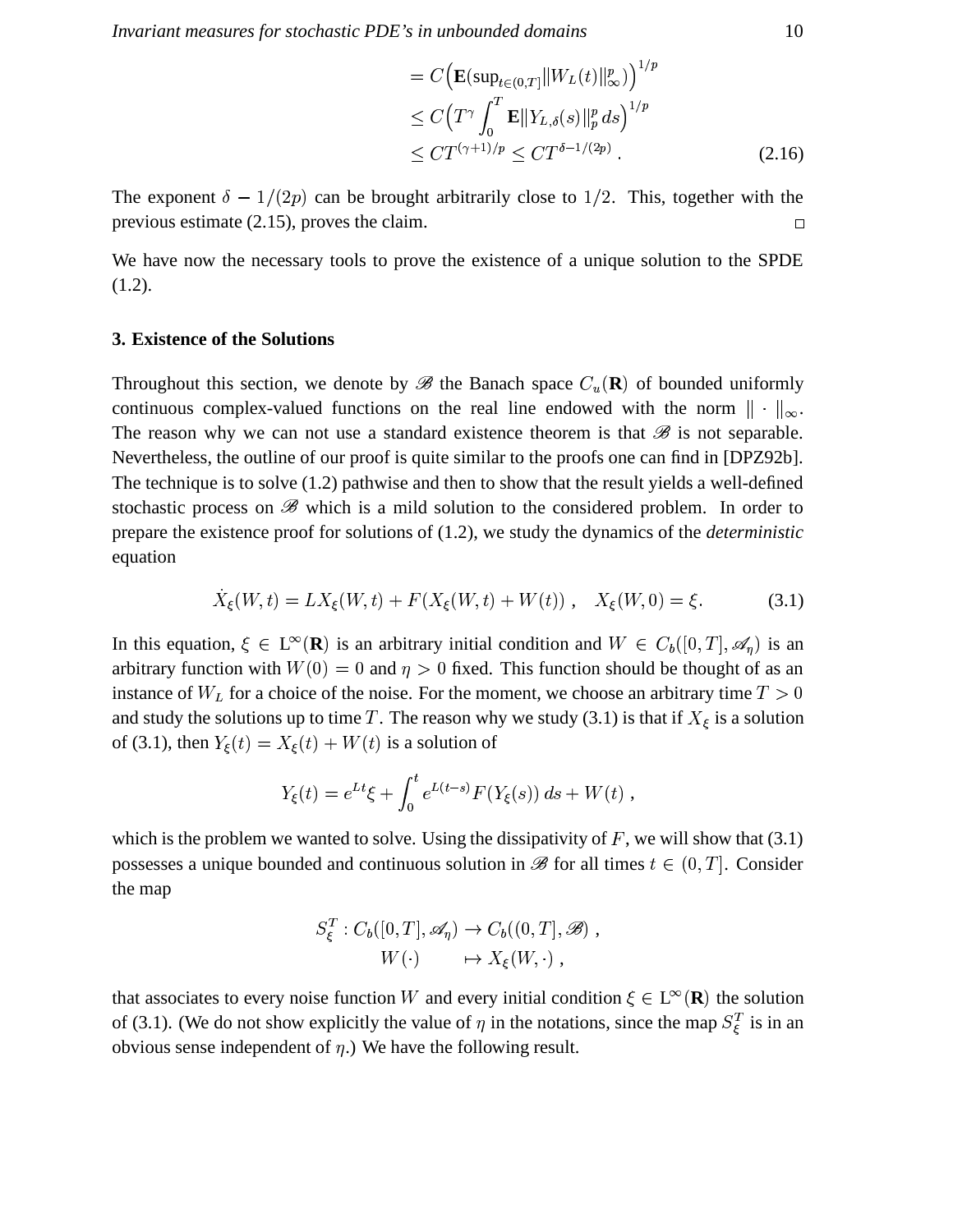Invariant measures for stochastic PDE's in unbounded domains

**Lemma 3.1** The map  $(\xi, W) \mapsto S_{\xi}^{T}(W)$  is locally Lipschitz continuous in both arguments. Furthermore, the estimates

$$
||S_{\xi}^{T}(W)|| \le \max\{||\xi||_{\infty}, C(1 + ||W||^{3})\},\tag{3.2a}
$$

$$
||S_{\xi}^{T}(W) - S_{\zeta}^{T}(W)|| \le e^{T} ||\xi - \zeta||_{\infty}, \qquad (3.2b)
$$

hold.

*Proof.* The proof relies on the results of Appendix A. As a first step, we verify that the assumptions of Theorem A.2 are satisfied with  $F_t(x) = F(x + W(t))$ . It is well-known [Lun95] that  $\Lambda$ 1 is satisfied for the Laplacean and thus for L. Using the easy-to-check inequality

$$
(a-b) + \alpha(a|a|^2 - b|b|^2)| \geq |a-b|\left(1 + \alpha \frac{|a|^2 + |b|^2}{2}\right),
$$

which holds for any  $a, b \in \mathbb{C}$  and  $\alpha \geq 0$ , it is also straightforward to check that the mapping  $L + F_t$  is  $\kappa$ -quasi dissipative for all times with  $\kappa = 1$  and therefore A2 holds. Assumption A3 can be checked in a similar way. To check A4, notice that by Cauchy's integral representation theorem,  $\mathscr{A}_n \subset \mathcal{D}(L)$ , and so  $F_t$  maps  $\mathcal{D}(L)$  into itself. Furthermore, it is easy to check the inequality

$$
\|\partial_x v\|_{\infty}^2 \le C \|v\|_{\infty} \|\partial_x^2 v\|_{\infty}, \qquad v \in \mathcal{D}(L) .
$$
 (3.3)

We leave it to the reader to verify, with the help of  $(3.3)$ , that  $\mathbf{A4}$  is indeed satisfied. It is clear by the continuity of  $W(\cdot)$  that A5 holds as well, so we are allowed to use Theorem A.2.

We will show that (3.2) holds for arbitrary initial conditions in  $\mathcal{D}(L)$ . To show that they also hold for arbitrary initial conditions in  $L^{\infty}(\mathbf{R})$ , we can apply arguments similar to what is done at the end of the proof of Theorem A.2.

Until the end of the proof, we will always omit the subscript  $\infty$  in the norms. Denote by  $X(t)$  the solution of (3.1). Since  $X(t)$  is strongly differentiable by Theorem A.2, the left lower Dini derivative  $D_{-}||X(t)||$  satisfies by (A.2)

$$
D_{-}||X(t)|| \leq \liminf_{h \to 0^{+}} h^{-1}(||X(t)|| - ||X(t) - hLX(t) - hF_{t}(X(t))||)
$$
  
\n
$$
\leq -||X(t)|| + C(1 + ||W(t)||^{3}),
$$
\n(3.4)

where the last inequality is easily obtained by inspection, absorbing the linear instability into the strongly dissipative term  $-X(t)|X(t) + W(t)|^2$ . The estimate (3.2a) follows immediately from a standard theorem about differential inequalities [Wal64].

Inequality (3.2b) is an immediate consequence of Theorem A.2.

It remains to show that  $S_{\xi}^{T}(W)$  is a locally Lipschitz continuous function of W. We call  $X(t)$  and  $\tilde{X}(t)$  the solutions of (3.1) with noise functions W and V respectively. We also denote by  $F_t^W$  and  $F_t^V$  the corresponding nonlinearities. In a similar way as above, we obtain the inequality

$$
D_{-}||X(t) - \tilde{X}(t)|| \le ||X(t) - \tilde{X}(t)|| + \frac{||(F_t^W - F_t^V)(X(t))||}{2} + \frac{||(F_t^W - F_t^V)(\tilde{X}(t))||}{2}.
$$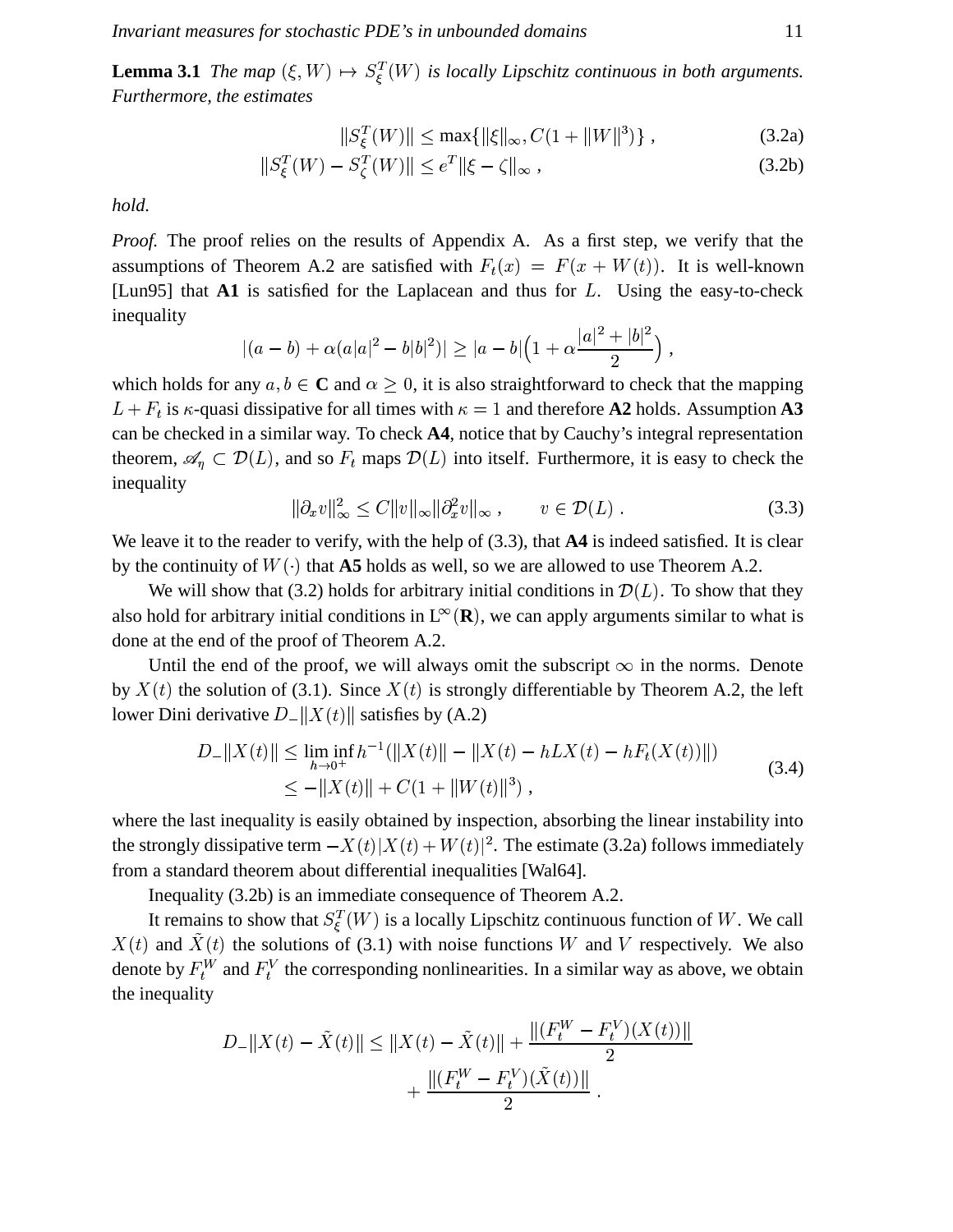The claim now follows from the estimate

$$
||(F_t^W - F_t^V)(x)|| \le C||W - V||(1 + ||x||^2 + ||W||^2 + ||V||^2),
$$

and from the *a priori* estimate (3.2a) on the norms of  $X(t)$  and  $\tilde{X}(t)$ .

Before we state the existence theorem, let us define the following.

**Definition 3.2** A transition semigroup  $P_t$  on a Banach space  $\mathscr B$  has the weak Feller property if  $\mathcal{P}_t \varphi \in C_u(\mathscr{B})$  for every  $\varphi \in C_u(\mathscr{B})$ .

**Theorem 3.3** For every initial condition in  $L^{\infty}(\mathbf{R})$ , the SPDE defined by (SGL) possesses a unique continuous mild solution in  $\mathcal B$  for all times. The solution is Markov, its transition semigroup is well-defined and weak Feller and its sample paths are almost surely  $\alpha$ -Hölder *continuous for every*  $\alpha$  < 1/2.

*Proof.* The main work for the proof was done in Lemma 3.1. Recall the definition (2.3) of the mapping  $W_L^{\eta}$  that associates to every element of  $\Omega$  a continuous noise function in  $\mathscr{A}_n$ . Since  $\mathcal{A}_n$  is continuously embedded in  $\mathcal{B}$ , we can *define* the random variable

$$
u_{\xi}^{T}: \Omega \to C_b((0, T], \mathscr{B}),
$$
  

$$
\omega \mapsto (S_{\xi}^{T} \circ W_{L}^{\eta})(\omega) + W_{L}^{\eta}(\omega),
$$

for some  $\eta > 0$  and some  $T > 0$ . This allows to define the stochastic process

$$
u_{\xi}(t) : \Omega \to \mathscr{B},
$$
  

$$
\omega \mapsto (u_{\xi}^{T}(\omega))(t),
$$

for some  $T > t$ . It is clear by the uniqueness of the solutions to the deterministic equation  $(3.1)$  that this expression is well-defined, *i.e.* does not depend on the particular choice of  $T$ . It is also independent of the choice of  $\eta$ . Since  $W_L^{\eta}$  is measurable and  $S_{\xi}^T$  is continuous,  $u_{\xi}$ is a well-defined stochastic process with values in  $\mathcal{B}$ . It is immediate from the definitions of  $W_L^{\eta}$  and  $S_{\xi}^T$  that  $u_{\xi}$  is indeed a mild solution to (SGL). The Markov property follows from the construction and the Markov property of  $W_L$ .

To show that the transition semigroup is well-defined, it suffices by Fubini's theorem to show that the function

$$
P_{\xi,t}(\Gamma) = \mathbf{P}(u_{\xi}(t) \in \Gamma) = \int_{\Omega} \chi_{\Gamma}(u_{\xi}(t,\omega)) \mathbf{P}(d\omega) ,
$$

is measurable as a function of  $\xi$  for every  $\mathscr{B}$ -Borel set  $\Gamma$  and every  $t \geq 0$ . This is (again by Fubini's theorem) an immediate consequence of the measurability of  $W_L$  and the joint continuity of  $S_{\varepsilon}^{\eta}(W)$ .

The weak Feller property is an immediate consequence of  $(3.2b)$ , since

$$
|(\mathcal{P}_t\varphi)(\xi)-(\mathcal{P}_t\varphi)(\zeta)|\leq \int_{\Omega}|\varphi(u_{\xi}(t,\omega))-\varphi(u_{\zeta}(t,\omega))| \mathbf{P}(d\omega).
$$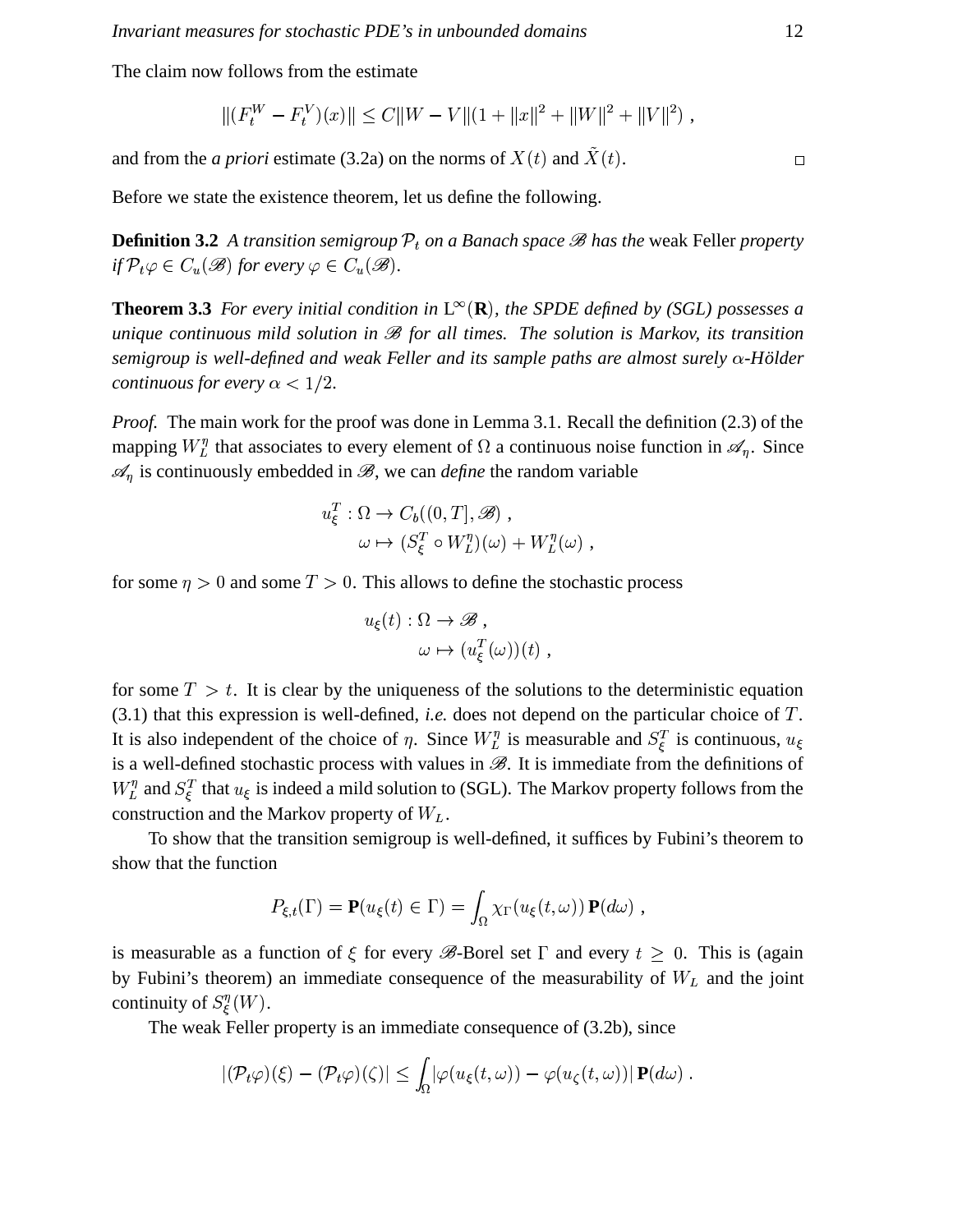Now choose  $\varepsilon > 0$ . Since  $\varphi \in C_u(\mathscr{B})$ , there exists  $\delta > 0$  such that  $|\varphi(x) - \varphi(y)| < \varepsilon$  for  $||x - y|| < \delta$ . It suffices to choose  $\xi$  close enough to  $\zeta$  such that  $||u_{\xi}(t, \omega) - u_{\zeta}(t, \omega)|| \le$  $||e^t|| \xi - \zeta|| < \delta$  holds.

The  $\alpha$ -Hölder continuity of the sample paths is a consequence of the strong differentiability (and thus local Lipschitz continuity) of the solutions of (3.1) and of the almost sure  $\alpha$ -Hölder continuity of the sample paths of  $W_L$ .  $\Box$ 

We now show that the solution of (1.2) not only exists in  $C_b(\mathbf{R})$  but also stays bounded in probability. In fact we have

**Lemma 3.4** Let  $u_{\xi}(t)$  be the solution of (1.2) constructed above with  $\xi \in L^{\infty}(\mathbf{R})$ . There exist a time  $T^* > 0$  depending on  $\xi$  and a constant  $C > 0$  such that  $\mathbf{E} ||u(t)||_{\infty} \leq C$  for every time  $t > T^*$ .

*Proof.* From (3.4), we obtain the estimate

$$
||u(t) - W_L(t)||_{\infty} \le e^{-t} ||\xi||_{\infty} + C \int_0^t e^{-(t-s)} (1 + ||W_L(s)||_{\infty})^3 ds.
$$

This yields immediately

$$
\sup_{t>T} \mathbf{E} ||u(t)||_{\infty} \le e^{-T} ||\xi||_{\infty} + C \sup_{s>0} \mathbf{E}(1 + ||W_L(s)||_{\infty} + ||W_L(s)||_{\infty}^3)
$$

The claim follows now easily from Corollary 2.6.

### 4. Analyticity of the Solutions

Our first step towards the existence proof for an invariant measure consists in proving that the solution of (SGL) constructed in Section 3 lies for all times in some suitable space of analytic functions. More precisely, we show that there is a (small) time  $T$  such that the solution of (SGL) up to time T belongs to  $\mathcal{B}_T$ . (Recall the definition of  $\mathcal{B}_T$  given in Subsection 1.1.) The proof is inspired by that of [Col94] for the deterministic case, making use of the estimates of the preceding sections, in particular of Theorem 2.7.

We split the evolution into a linear part and the remaining nonlinearity. Recall the definitions

$$
L = \Delta - 1
$$
 and  $F(u)(x) = u(x)(2 - |u(x)|^2)$ .

Throughout this section, we assume that  $u(t)$  is a stochastic process solving (SGL) in the mild sense, *i.e.* there exists  $a \in L^{\infty}(\mathbf{R})$  such that  $u(t)$  satisfies (1.3). Such a process exists and is unique (given  $\xi$ ) by Theorem 3.3.

For given functions  $g \in L^{\infty}(\mathbf{R})$  and  $h \in \mathscr{B}_T$ , we define the map  $\mathcal{M}_{g,h} : \mathscr{B}_T \to \mathscr{B}_T$  as

$$
(\mathcal{M}_{g,h}(f))(t) = h(t) + e^{Lt}g + \int_0^t e^{L\tau} F(f(t-\tau)) d\tau
$$
  
\n
$$
\equiv h(t) + (\mathcal{L}g)(t) + (\mathcal{N}f)(t) .
$$
\n(4.1)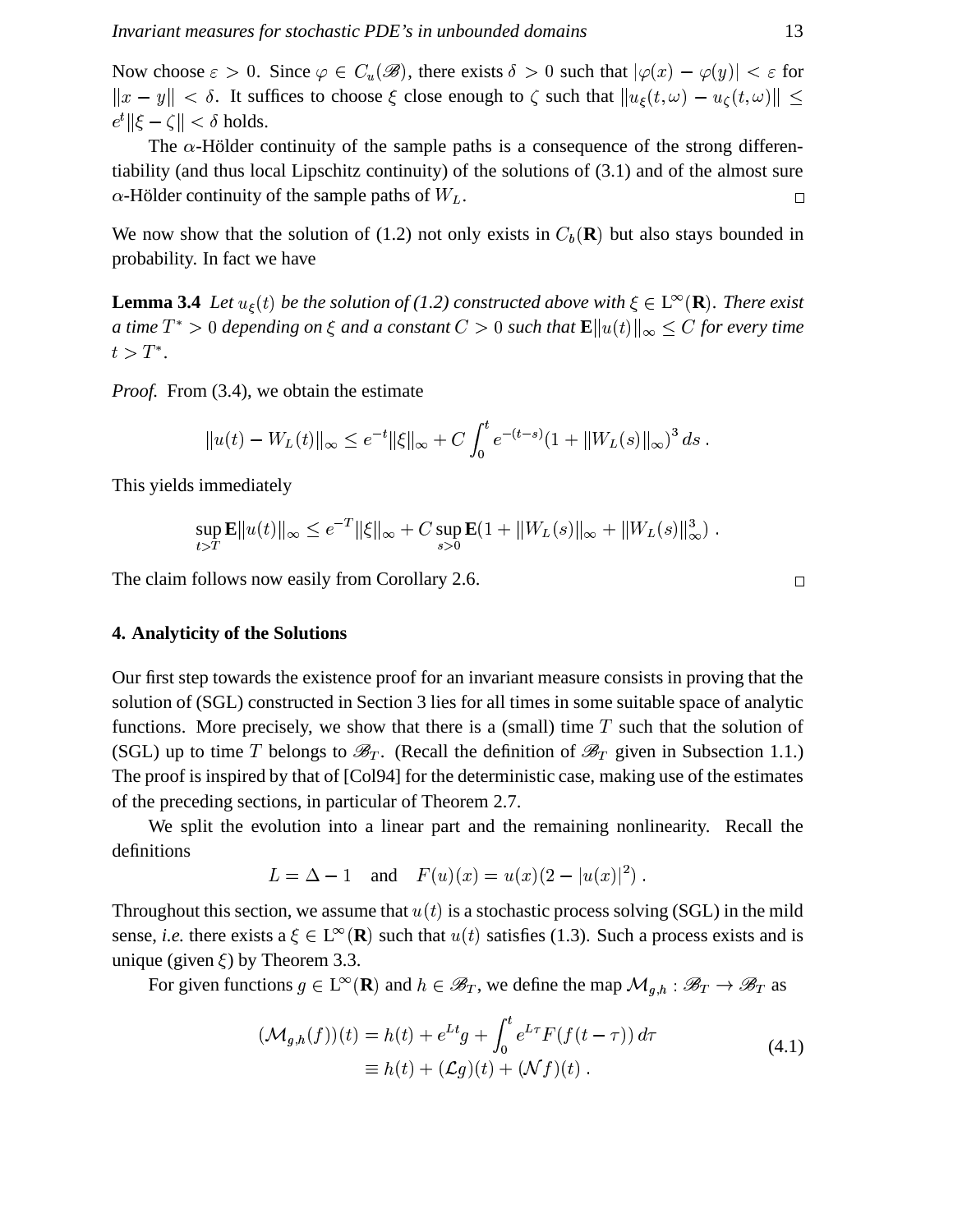Until the end of this proof, we write  $\|\cdot\|$  instead of  $\|\cdot\|_T$ . It is possible to show – see [Col94] - that  $\mathcal{M}_{g,h}$  is always well-defined on  $\mathcal{B}_T$  and that there are constants  $k_1, k_2, k_3$  such that

$$
\|\mathcal{L}g\| \le k_1 \|g\|_{\infty},
$$
  

$$
\|\mathcal{N}f\| \le k_2 T \|f\|^3,
$$
  

$$
\|\mathcal{M}_{g,h}f_1 - \mathcal{M}_{g,h}f_2\| \le k_3 T (1 + \|f_1\| + \|f_2\|)^2 \|f_1 - f_2\|
$$

We now show that  $u(t) \in \mathcal{A}_n$  with high probability for some  $\eta > 0$ . The precise statement of the result is

**Theorem 4.1** For any  $\varepsilon > 0$  there are constants  $\eta, \tilde{T}, C > 0$  such that  $\mathbf{P}(u(t) \in \mathcal{B}(\mathcal{A}_n, C)) >$  $1 - \varepsilon$  for every time  $t > \tilde{T}$ .

*Proof.* We fix  $\tilde{T}$  bigger than the value  $T^*$  we found in Lemma 3.4, say  $\tilde{T} = T^* + 1$ . We also fix some time  $T < 1$  to be chosen later and we choose an arbitrary time  $t > \tilde{T}$ . We show that with high probability, the solution  $u(t-T+\cdot)$  belongs to  $\mathscr{B}_T$ . To begin, we take  $g = u(t-T)$ and, for  $s > 0$ , we define

$$
h(s) = \int_{t-T}^{t-T+s} e^{L(t-T+s-\sigma)} Q dW(\sigma) .
$$

Since the Wiener increments are identically distributed independent random variables, it is clear that  $\mathscr{L}(h(s)) = \mathscr{L}(W_L(s))$ . In particular, Theorem 2.7 ensures the existence of a constant  $C_1$  such that  $\mathbf{E} ||h|| \leq C_1$ . By Lemma 3.4, there exists another constant  $C_2$  such that  $\mathbf{E} ||g||_{\infty} < C_2$ . Since the solution is Markovian, g and h are independent random variables and we have

$$
\mathbf{P}\left(\|g\|_{\infty} < \frac{2C_2}{\varepsilon} \quad \text{and} \quad \|h\| < \frac{2C_1}{\varepsilon}\right) = \mathbf{P}\left(\|g\|_{\infty} < \frac{2C_2}{\varepsilon}\right) \mathbf{P}\left(\|h\| < \frac{2C_1}{\varepsilon}\right) \\
> \left(1 - \varepsilon/2\right)^2 > 1 - \varepsilon \; .
$$

From now on we assume that the above event is satisfied. Thus there is a constant  $C_3 \approx$  $\mathcal{O}(1/\varepsilon)$  such that

$$
\|\mathcal{M}_{g,h}f\| \leq C_3 + k_2T \|f\|^3.
$$

If we impose now  $T < 1/(8k_2C_3^2)$ , we see that  $\mathcal{M}_{q,h}$  maps the ball of radius  $2C_3$  centered at 0 into itself. If we also impose the condition

$$
T < \frac{1}{k_3(1+4C_3)^2} \,,
$$

we see that  $\mathcal{M}_{g,h}$  is a contraction on that ball. This, together with the uniqueness of the solutions of (SGL), proves the claim. It moreover shows that the width  $\eta$  of analyticity behaves asymptotically like  $\eta \approx \mathcal{O}(\varepsilon)$ .  $\Box$ 

The above theorem tells us the probability for the solution to be analytic in a strip at a fixed time. Another property of interest is the behavior of the individual sample paths. We will show that any given sample path is always analytic with probability 1. Recall that  $\mathscr F$  denotes the  $\sigma$ -field of the probability space underlying the cylindrical Wiener process.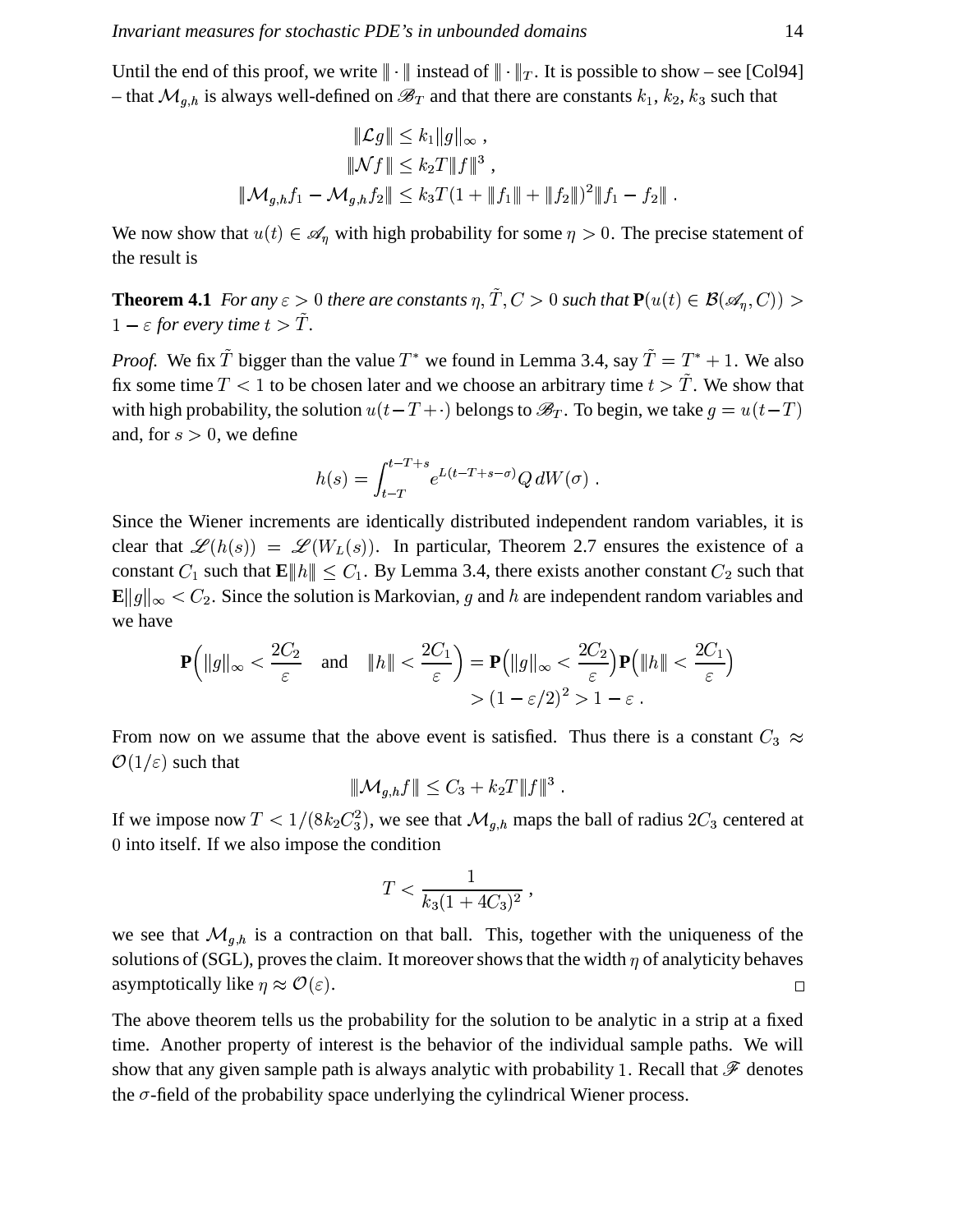**Proposition 4.2** There is an event  $\Gamma \in \mathcal{F}$  with  $P(\Gamma) = 1$  such that for every  $\xi \in L^{\infty}(\mathbb{R})$ , every  $\omega \in \Gamma$ , and every positive time  $t > 0$ , there exists a strictly positive value  $\eta(t) > 0$  such that  $u_{\xi}(t,\omega) \in \mathscr{A}_n$ .

*Proof.* Define for each integer *n* the set  $\Gamma_n$  as

$$
\Gamma_n = \{ w \in \Omega \mid W_L(\cdot, \omega) \in C([0, n], \mathscr{A}_n) \}
$$

We have  $P(\Gamma_n) = 1$  for all *n* by Lemma 2.1. By  $\sigma$ -completeness,  $\Gamma = \bigcap_{n>0} \Gamma_n$  belongs to  $\mathscr F$ and  $P(\Gamma) = 1$ . We claim that  $\Gamma$  is the right event.

By the construction of  $\Gamma$ , the sample paths  $u_{\xi}(\cdot,\omega)$  and  $W_L(\cdot,\omega)$  are continuous and thus bounded on every finite time interval. Furthermore,  $W_L(t, \omega) \in \mathscr{A}_\eta$  for every time and every positive  $\eta$ . The claim now follows easily from the proof of Theorem 4.1.  $\Box$ 

#### **5. Existence of an Invariant Measure**

We can now turn to the proof of Theorem 1.1. We first define the set of weight functions  $\mathscr W$ as the set of all functions  $\rho : \mathbf{R} \to \mathbf{R}$  which satisfy

- a. The function  $\rho(x)$  is bounded, two times continuously differentiable and strictly positive.
- b. For every  $\varepsilon > 0$  there exists  $x_{\varepsilon} > 0$  such that  $|\varrho(x)| \leq \varepsilon$  if  $|x| \geq x_{\varepsilon}$ .
- c. There exist constants  $c_1$  and  $c_2$  such that

$$
\left|\frac{\partial_x \varrho(x)}{\varrho(x)}\right| \le c_1 \quad \text{and} \quad \left|\frac{\partial_x^2 \varrho(x)}{\varrho(x)}\right| \le c_2 ,\qquad (5.1)
$$

for all  $x \in \mathbf{R}$ .

**Remark 5.1** The meaning of the expression "slowly decaying" used in Theorem 1.1 becomes clear from the following statement, the verification of which we leave to the reader. For every strictly positive decreasing sequence  ${x_n}_{n=0}^{\infty}$  satisfying  $\lim_{n\to\infty} x_n = 0$  and such that  $x_n/x_{n+1}$  remains bounded, it is possible to construct a function  $\varrho \in \mathscr{W}$  such that  $\varrho(n) = x_{|n|}$ for every  $n \in \mathbb{Z}$ . In particular,  $x_n$  may decay as slowly as  $1/\log(\log(\ldots \log(C+n) \ldots))$ , but is not allowed to decay faster than exponentially.

For every  $\rho \in \mathscr{W}$ , we define the weighted norm

$$
||f||_{\varrho} = ||\varrho f||_{\infty}
$$

We can now consider the topological vector space  $\mathscr{B}_{\rho}$  which is equal as a set to  $\mathscr{B} = C_u(\mathbf{R})$ , but endowed with the (slightly weaker) topology induced by the norm  $\|\cdot\|_{\varrho}$ . The space  $\mathscr{B}_{\rho}$  is a metric space, but it is neither complete nor separable. Since the topology of  $\mathscr{B}_{\rho}$  is weaker than that of the original space  $\mathscr{B}$ , every  $\mathscr{B}_{\varrho}$ -Borel set is also a  $\mathscr{B}$ -Borel set and every probability measure on  $\mathscr B$  can be restricted to a probability measure on  $\mathscr B_\varrho$ . Let us show that we can define consistently a transition semigroup  $\mathcal{P}_{t,o}^*$  acting on and into the set of  $\mathscr{B}_{\varrho}$ -Borel probability measures. We have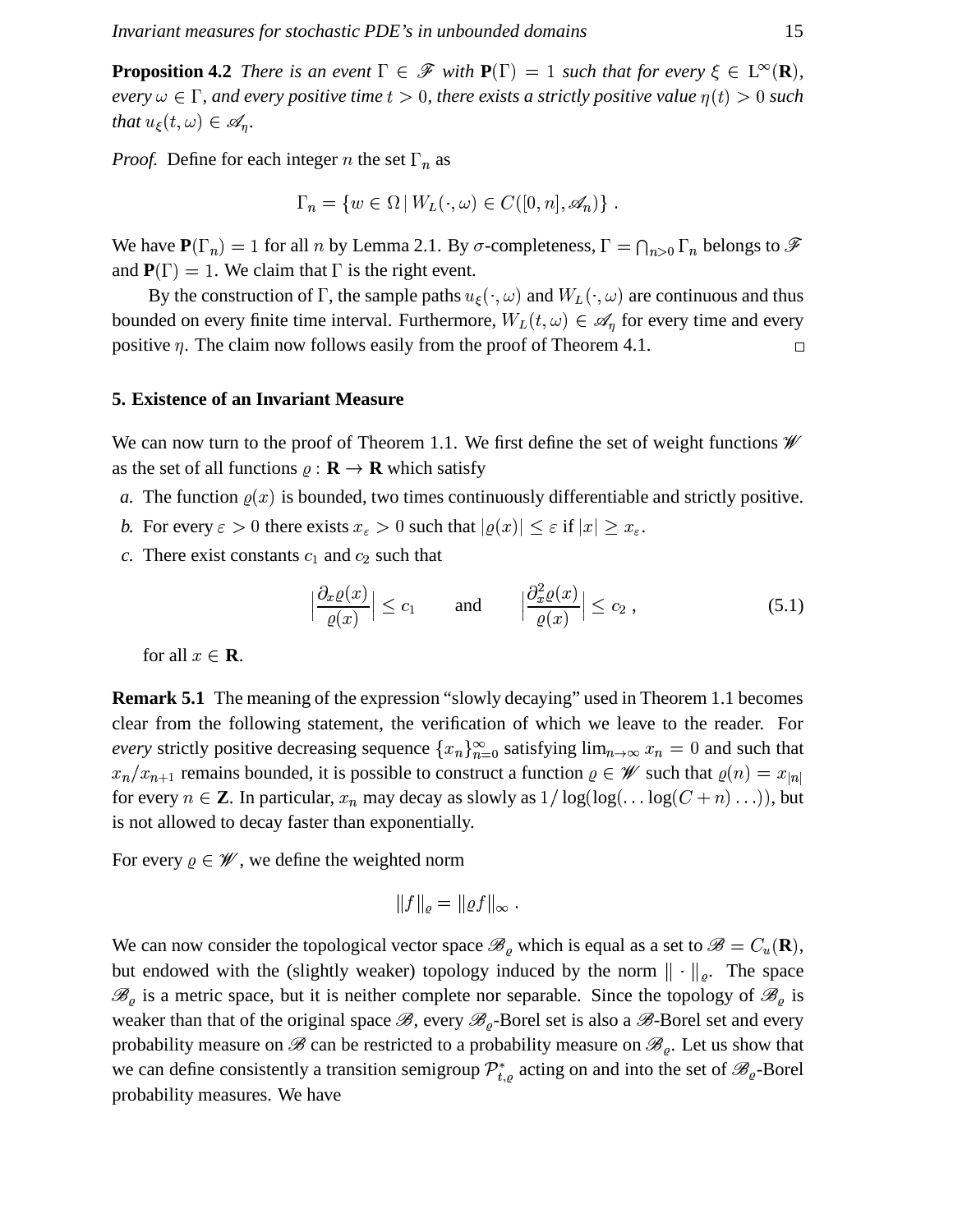**Proposition 5.2** *For every*  $\varrho \in \mathcal{W}$ , the transition *semigroup*  $\mathcal{P}_t^*$  *associated to (SGL) can be* extended to a transition semigroup  $\mathcal{P}_{t,o}^*$  such that (1.5) holds for every  $\mathscr{B}_o$ -Borel set  $\Gamma$ . *Furthermore, the transition semigroup*  $\mathcal{P}_{t,o}^*$  *is weak Feller.* 

In order to prove this proposition, we will show the Lipschitz continuous dependence of the solutions on the initial conditions in the new topology. For this, we need (see Appendix A for the definition of a dissipative mapping in a Banach space):

**Lemma 5.3** The operator  $\Delta$  is quasi dissipative with respect to the norm  $\|\cdot\|_o$ .

*Proof.* We have the equality

$$
\varrho \Delta u = \Delta(\varrho u) - \frac{\Delta \varrho}{\varrho}(\varrho u) + 2 \frac{\nabla \varrho}{\varrho} \nabla(\varrho u) - 2 \Big| \frac{\nabla \varrho}{\varrho} \Big|^2(\varrho u) .
$$

The claim follows from (5.1) and the fact that  $\Delta$  and  $\nabla$  are dissipative operators with respect to  $\|\cdot\|_{\infty}$ .  $\Box$ 

*Proof of Proposition* 5.2. Using Lemma 5.3, it is easy to check that the operator  $L + F_t$  is, for all times and for a  $\kappa \in \mathbf{R}$ ,  $\kappa$ -quasi dissipative with respect to the norm  $\|\cdot\|_{\rho}$ . This yields as in Lemma 3.1 the estimate

$$
||S_{\xi}^{T}(W) - S_{\eta}^{T}(W)||_{\varrho} \leq e^{\kappa T} ||\xi - \eta||_{\varrho}.
$$

Using this estimate, we can retrace the arguments exposed in the proof of Theorem 3.3 to show that  $\mathcal{P}_{t,o}^*$  is well-defined and weak Feller.  $\Box$ 

This construction is reminiscent of what was done in [MS95, FLS96] to construct an attractor for the deterministic case. They also introduce a weighted topology on  $L^{\infty}(\mathbf{R})$  to overcome the fact that the attractor of the deterministic Ginzburg-Landau equation is not compact. Our result is the following.

**Theorem 5.4** *For every*  $\varrho \in \mathcal{W}$ , *there exists a*  $\mathcal{B}_{\varrho}$ -*Borel probability measure*  $\mu_{\varrho}$  *which is invariant* for the transition semigroup  $\mathcal{P}_{o,t}^*$ .

The proof follows from a standard tightness argument. The main point is to notice that the unit ball of  $\mathscr{A}_\eta$  is compact in  $\mathscr{B}_\varrho$  for any weight function  $\varrho \in \mathscr{W}$ . We formulate this as a lemma.

**Lemma 5.5** *The unit ball of*  $\mathcal{A}_\eta$  *is a compact subset of*  $\mathcal{B}_\rho$  *for every*  $\varrho \in \mathcal{W}$ *.* 

*Proof.* Since  $\mathcal{B}_{\varrho}$  is a metric space, compact sets coincide with sequentially compact sets [Köt83]. We use the latter characterization. Choose a sequence  $\mathcal{F} = \{f_n\}_{n=1}^{\infty}$  of functions in  $\mathscr{A}_\eta$  with  $||f_n||_{\eta,\infty} \leq 1$  for all n. It is a standard theorem of complex analysis [Die68] that if  $\mathcal{D} \subset \mathbf{C}$  is open and  $\mathcal F$  is a family of analytic functions uniformly bounded on  $\mathcal D$ , then for every compact domain  $K \subset \mathcal{D}$  there is a subsequence of  $\mathcal F$  that converges uniformly on  $K$  to an analytic limit.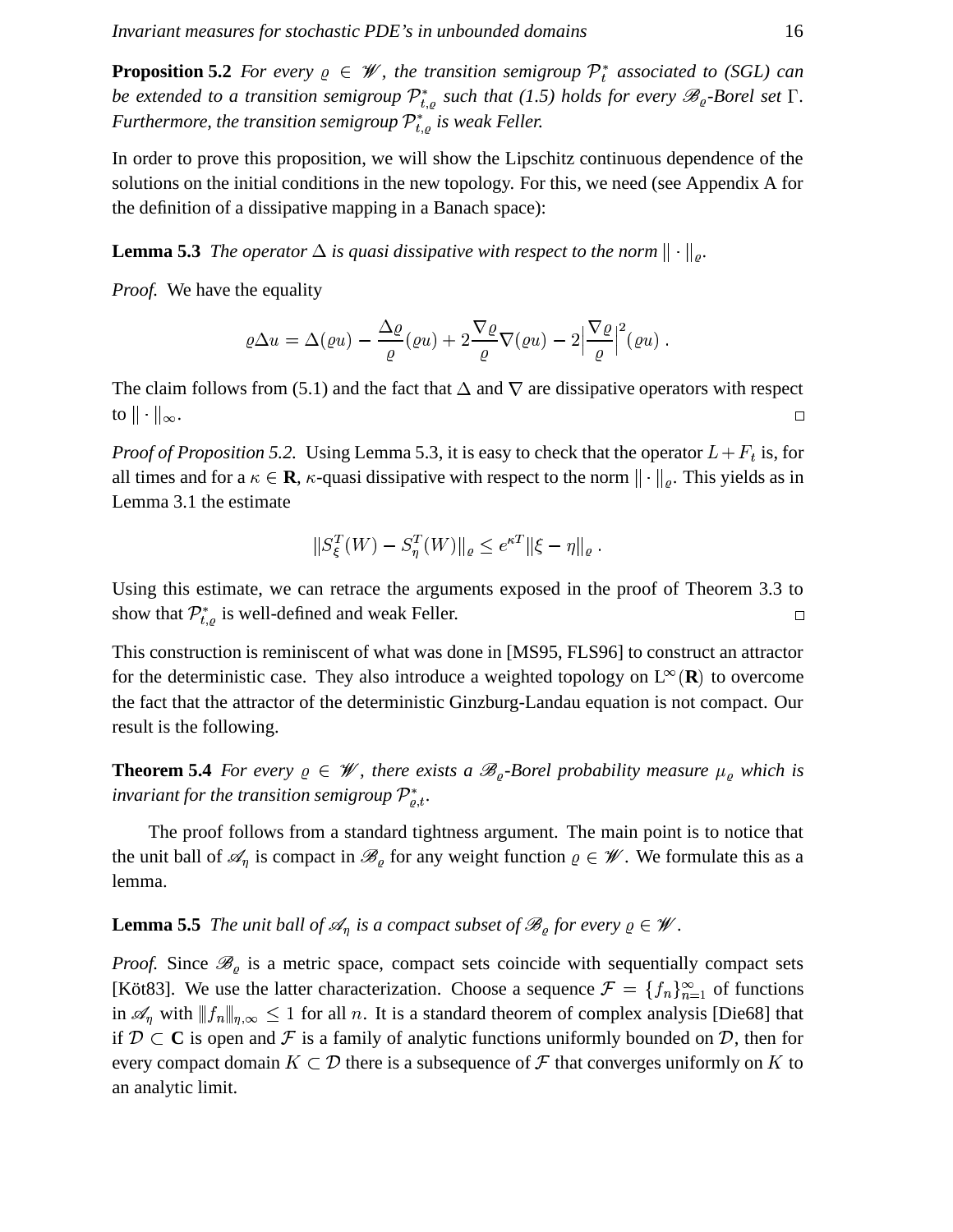We define the subsequences  $\mathcal{F}_n$  inductively by the following construction. First we choose  $\mathcal{F}_{-1} = \mathcal{F}$ . Then we consider the compact sets  $\mathcal{D}_n = [-n, n]$  and we define  $\mathcal{F}_n$  as a subsequence of  $\mathcal{F}_{n-1}$  that converges uniformly on  $\mathcal{D}_n$ . Call  $f_n$  the resulting limit function on  $\mathcal{D}_n$ . We now define a global limit function  $f_{\infty}$  by  $f_{\infty}(x) = f_n(x)$  if  $x \in \mathcal{D}_n$ . This procedure is well-defined since different  $\hat{f}_n$  must by construction coincide on the intersection of their domains.

It remains now to exhibit a subsequence of  $\mathcal F$  that converges to  $f_{\infty}$  in the topology of  $\mathscr{B}_{\rho}$ . For every  $n \geq 1$ , choose  $g_n \in \mathcal{F}_n$  such the <sup>M</sup> heta is  $|g_n(z) - f_n(z)| < 1/n$  for  $z \in \mathcal{D}_n$ . The  $g_n$ form a subsequence of  $\mathcal F$ . We have moreover

$$
||g_n - \hat{f}_{\infty}||_{\varrho} \le ||g_n - \hat{f}_N||_{\varrho} + ||\hat{f}_N - \hat{f}_{\infty}||_{\varrho} \le \frac{||\varrho||_{\infty}}{N} + 4 \sup_{|x| \ge N} |\varrho(x)|.
$$

By hypotheses *a*. and *b*. on *g*, this expression tends to 0 as N tends to  $\infty$ .

**Remark 5.6** By the compatibility of the various topologies with the linear structures, every bounded closed subset of  $\mathscr{A}_n$  is compact as a subset of  $\mathscr{B}_o$ .

*Proof of Theorem 5.4.* We choose an initial condition  $\xi \in L^{\infty}(\mathbf{R})$  and consider the family of  $\mathscr{B}_{\rho}$ -Borel probability measures given by

$$
\mu_t = \frac{1}{t} \int_0^t \mathcal{P}_{\varrho,t}^*(\delta_\xi) dt .
$$

Fix now an arbitrary  $\varepsilon > 0$ . By Theorem 4.1 there exist  $\eta, C, T > 0$  such that  $\mu_t(\mathcal{B}(\mathscr{A}_\eta, C)) > 0$  $1-\varepsilon$  for every  $t > T$ . Since  $\mathcal{B}(\mathscr{A}_n, C)$  is compact in  $\mathscr{B}_{\rho}$  by Lemma 5.5, the family  $\{\mu_t\}_{t>T}$ is tight and thus contains a weakly convergent subsequence by Prohorov's theorem. Denote by  $\mu_{\rho}$  the limit measure. Remember that a Borel probability measure on a metric space M is uniquely determined by its values on  $C_u(M)$  [Bil68]. The weak Feller property of  $\mathcal{P}_{t,a}^*$  is thus sufficient to retrace the proof of the Krylov-Bogolubov existence theorem [BK37, DPZ96], which states that  $\mu_{\varrho}$  is invariant for  $\mathcal{P}_{\varrho,t}^*$ .  $\Box$ 

#### **Appendix A. Dissipative Maps**

This appendix will first give a short characterization of dissipative maps in Banach spaces. We will then prove a global existence theorem for the solutions of non-autonomous semilinear PDE's with a dissipative nonlinearity.

**Definition A.1** *Given a Banach space*  $\mathscr B$  *and a map*  $F : \mathcal D(F) \subset \mathscr B \to \mathscr B$ *, one says* [ $DPZ92b$ ] *that*  $F$  *is* dissipative *if* 

$$
||x - y|| \le ||x - y - \alpha(F(x) - F(y))||,
$$
 (A.1)

holds for every  $x, y \in \mathcal{D}(F)$  and every  $\alpha > 0$ . If there exists a  $\kappa \in \mathbf{R}$  such that  $x \mapsto F(x)-\kappa x$ manager and the contract of the contract of the contract of the contract of the contract of the contract of the contract of the contract of the contract of the contract of the contract of the contract of the contract of th *is* dissipative, we say that  $F$  is  $\kappa$ -quasi dissipative (or quasi dissipative for short).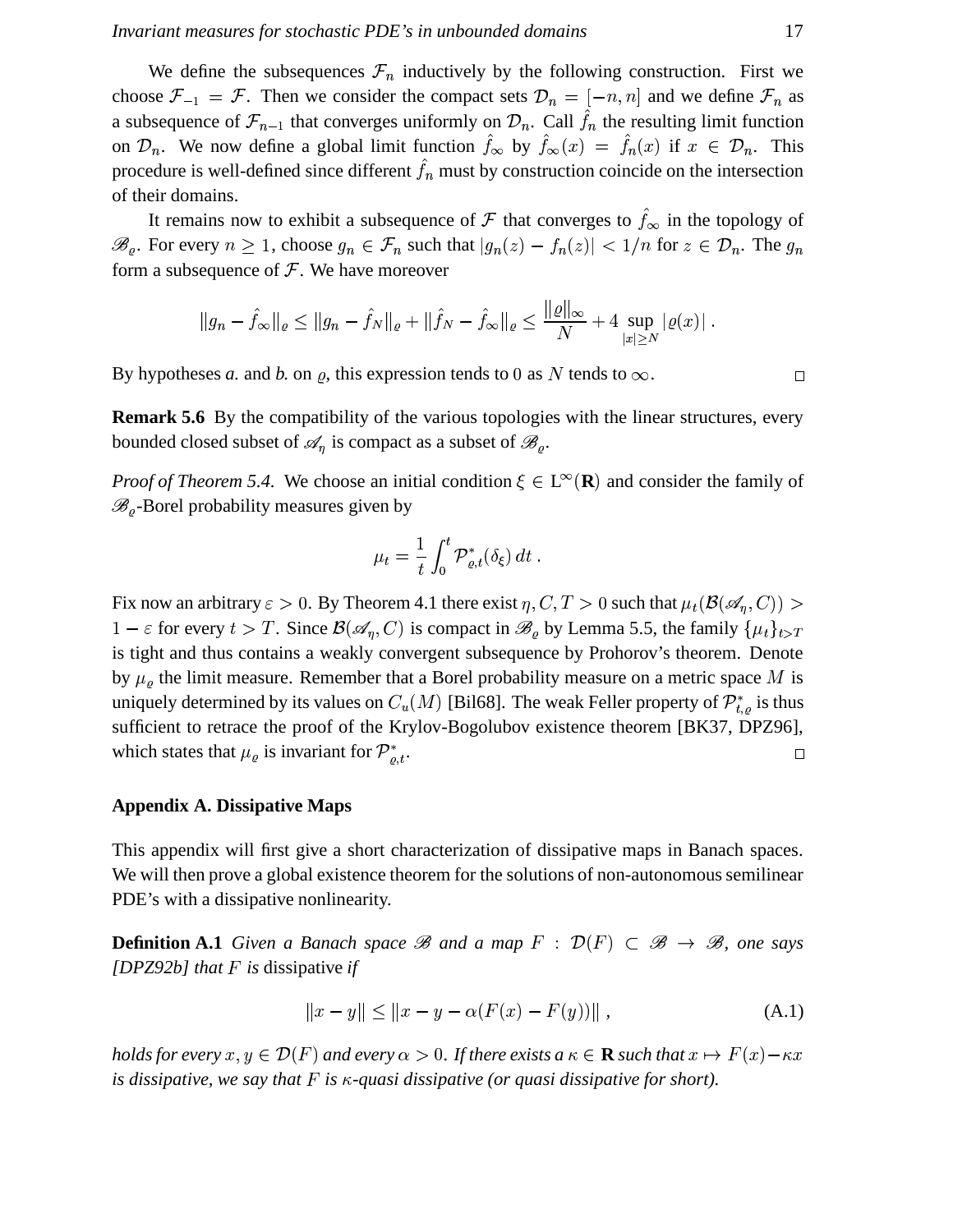In the following,  $u : (0, \infty) \to \mathscr{B}$  denotes a differentiable map. The function  $||u(\cdot)||$  is of course continuous and its left-handed lower Dini derivative satisfies the inequality

$$
D_{-}||u(t)|| = \liminf_{h \to 0^{+}} \frac{||u(t)|| - ||u(t-h)||}{h}
$$
  
\n
$$
\leq \liminf_{h \to 0^{+}} \left( \frac{||u(t)|| - ||u(t) - hu(t)||}{h} + \frac{||u(t-h) - u(t) + hu(t)||}{h} \right)
$$
  
\n
$$
= \liminf_{h \to 0^{+}} \frac{||u(t)|| - ||u(t) - hu(t)||}{h} . \tag{A.2}
$$

This estimate allows to get easily very useful estimates on the norm of the solutions of dissipative differential equations. For example, if  $\dot{u}(t) = F(u(t))$  holds for all times and F is  $\kappa$ -quasi dissipative, then the estimate

$$
||u(t)|| \le e^{\kappa t}||u(0)|| - ||F(0)|| + ||F(0)|| \tag{A.3}
$$

holds as a consequence of a standard theorem about differential inequalities [Wal64].

We will now use standard techniques to prove a global existence theorem for the Cauchy problem

$$
\dot{X}_{\xi}(t) = LX_{\xi}(t) + F_t(X_{\xi}(t)), \quad X_{\xi}(0) = \xi ,
$$
\n(A.4)

and the associated integral equation

$$
X_{\xi}(t) = e^{Lt}\xi + \int_0^t e^{L(t-s)} F_s(X_{\xi}(s)) ds , \qquad (A.5)
$$

in a Banach space  $\mathscr{B}$ . We do *not* require that the domain of L be dense in  $\mathscr{B}$ . Let us denote by  $\mathcal{D}(L)$  the Banach space obtained by closing the domain of L in  $\mathcal{B}$ . Since, by assumption A1 below, L is chosen to be closed, we can equip  $\mathcal{D}(L)$  with the graph norm  $||x||_L = ||x|| + ||Lx||$ to obtain a Banach space. Our assumptions on  $L$  and  $F_t$  will be the following.

A1. The operator  $L$  is sectorial in the sense that its resolvent set contains the complement of a sector in the complex plane and that its resolvent satisfies the usual bounds [Lun95, Def 2.0.1].

This assumption implies [Lun95] that L generates an analytic semigroup  $S(t)$  which is strongly continuous on  $\overline{\mathcal{D}(L)}$  and maps  $\mathscr{B}$  into  $\mathcal{D}(L^k)$  for any  $k \geq 0$ . Furthermore, a bound strongly continuous on  $D(L)$  and map<br>of the form  $||S(t)|| \le Me^{\Omega t}$  holds. V <sup>t</sup> holds. We will assume without loss of generality that  $M \leq 1$ and  $\Omega = 0$ . The latter assumption can be made since a constant can always be added to the nonlinear part. The former assumption is only made for convenience to simplify the notations. All the results also hold for  $M > 1$ . Another useful property of  $S(t)$  is that there exists a constant c such that  $\|S(t)\xi\|_L \le ct^{-1} \|\xi\|$  for  $\xi$  $t^{-1}$ || $\xi$ || for  $\xi \in \mathscr{B}$  and  $t > 0$ .

**A2.** There exist a positive time T and a real constant  $\kappa$  such that the mapping  $x \mapsto Lx + F_t(x)$ is  $\kappa$ -quasi dissipative for all times  $t \in [0, T]$ .

This assumption will ensure the existence of the solutions up to the time  $T$ , which may be infinite.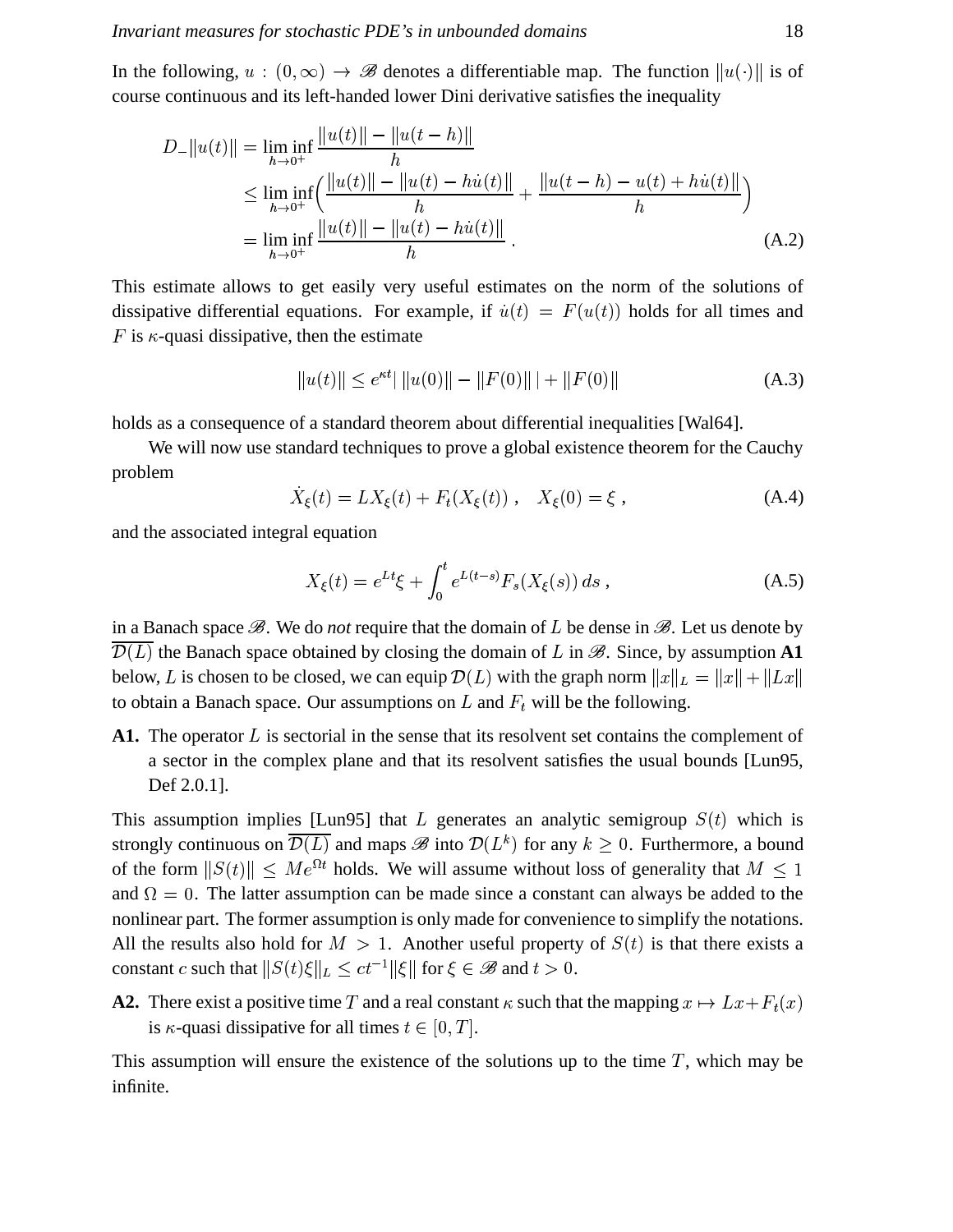**A3.** The function  $F_t$  is everywhere defined and there exist continuous increasing functions  $a, \tilde{a} : \mathbf{R}_{+} \to \mathbf{R}_{+}$  such that

$$
||F_t(x)|| \le a(||x||),
$$
  
\n
$$
||F_t(x) - F_t(y)|| \le ||x - y|| \cdot \tilde{a}(||x|| + ||y||),
$$
\n(A.6)

holds for every  $x, y \in \mathscr{B}$  and for every  $t \in [0, T]$ .

**A4.** The map  $F_t$  maps  $\mathcal{D}(L)$  into  $\mathcal{D}(L)$  for all times and there exist continuous at most polynomially growing functions  $b, b : \mathbf{R}_{+} \to \mathbf{R}_{+}$  such that

$$
||F_t(x)||_L \le b(||x||_L),
$$
  
\n
$$
||F_t(x) - F_t(y)||_L \le ||x - y||_L \cdot \tilde{b}(||x||_L + ||y||_L),
$$
\n(A.7)

holds for every  $x, y \in \mathcal{D}(L)$  and for every  $t \in [0, T]$ .

**A5.** The mapping  $t \mapsto F_t(x)$  is continuous  $F_t(x)$  is continuous as a mapping  $[0, T] \to \mathscr{B}$  for every  $x \in \mathscr{B}$ , and as a mapping  $[0, T] \to \mathcal{D}(L)$  for every  $x \in \mathcal{D}(L)$ .

These assumptions allow us to show the existence of the solutions of (A.4) in the mild sense for any initial condition  $\xi \in \mathcal{B}$  and in the strict sense for  $\xi \in \mathcal{D}(L)$ . Furthermore, we show that for any initial condition  $\xi \in \mathcal{B}$ , the solution lies in  $\mathcal{D}(L)$  after an infinitesimal amount of time. Similar results can be found in the literature (see *e.g.* [Lun95, Hen81] and references therein), but with slightly different assumptions. The present result has by no means the pretension to generality but is tailored to fit our needs. Since the proof is not excessively long, we give it here for the sake of completeness.

**Theorem A.2** Assume **A1–A5** *hold* and choose  $\xi \in \mathcal{B}$ . Then there exists a unique function  $X_{\xi} : [0,T] \to \mathscr{B}$  solving (A.5) for  $t \in [0,T]$ . The solutions satisfy  $||X_{\xi}(t) - X_{\eta}(t)|| \le$  $e^{\kappa t}$ || $\xi - \eta$ || for all times. Furthermore,  $t \mapsto X_{\xi}(t)$  is differentiable for  $t > 0$ ,  $X_{\xi}(t) \in \mathcal{D}(L)$ *and its derivative satisfies (A.4).*

*Proof.* Assume first that the initial condition  $\xi$  belongs to  $\mathcal{D}(L)$ . We denote by  $\mathscr{B}_{L,T}$  the Banach space  $C([0,T], \mathcal{D}(L))$  with the usual sup norm. We show the local existence of a classical solution to (A.4) in  $\mathscr{B}_{L,T}$  by a standard contraction argument. Choose  $T_0 > 0$  and define the map  $\mathcal{M}_{\xi}: \mathscr{B}_{L,T_0} \to \mathscr{B}_{L,T_0}$  by

$$
(\mathcal{M}_{\xi}f)(t)=S(t)\xi+\int_0^tS(t-s)F_s(f(s))\,ds.
$$

It is clear by **A1**, **A3**, **A4** and **A5** that  $M_{\xi}$  is well-defined and that the bounds

$$
\|\mathcal{M}_{\xi}f\| \le \|\xi\|_{L} + T_{0}b(\|f\|) ,\tag{A.8a}
$$

$$
\|\mathcal{M}_{\xi}f - \mathcal{M}_{\xi}g\| \le T_0\|f - g\| \cdot b(\|f\| + \|g\|) , \qquad (A.8b)
$$

 $\|\mathcal{M}_{\varepsilon}f - \mathcal{M}_{\varepsilon}f\| \leq \|\xi - \zeta\|_{L},$  $(A.8c)$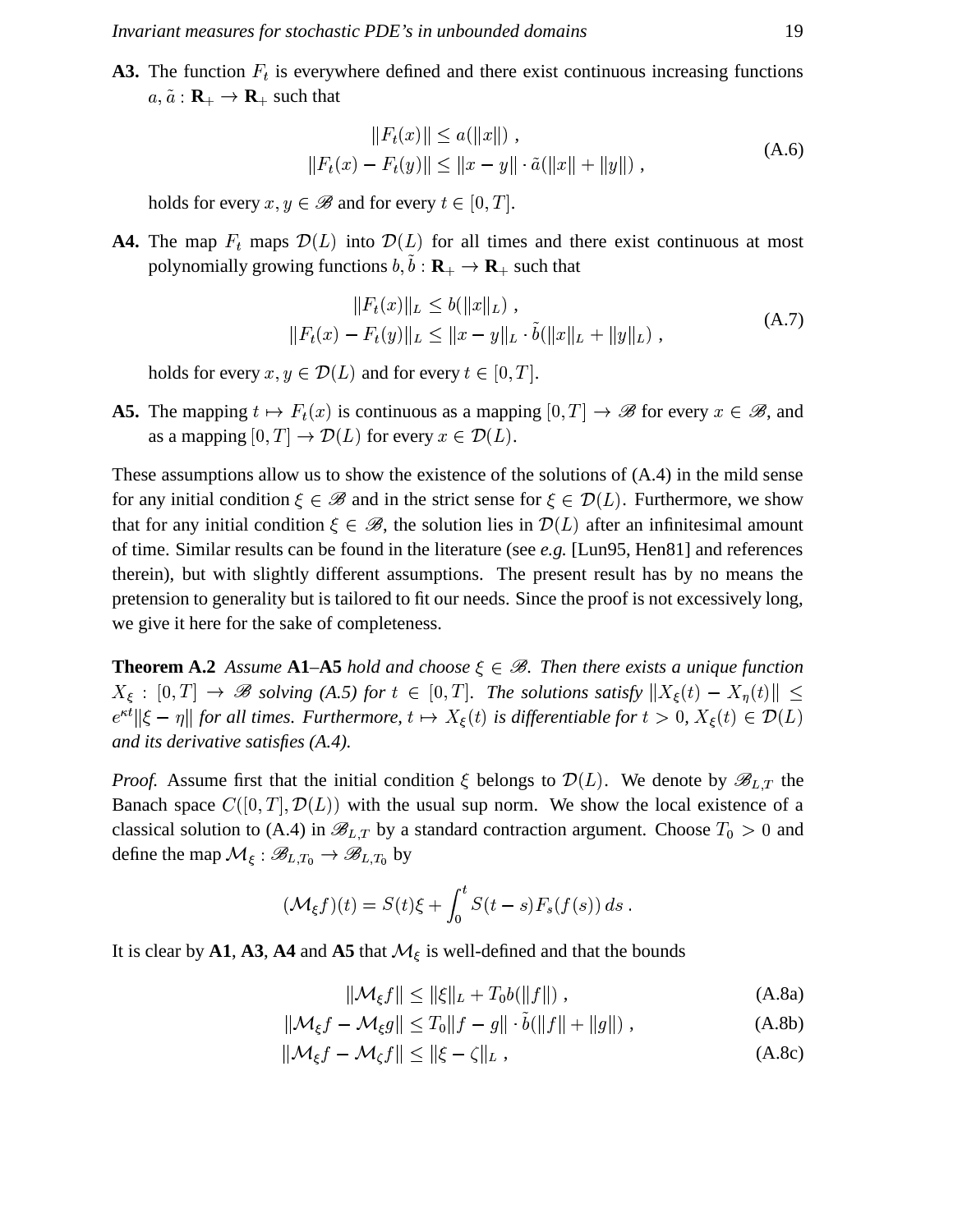hold. It is clearly enough to take  $T_0$  small enough, for example

$$
T_0 < \min\left\{ \frac{\|\xi\|_L}{b(2\|\xi\|_L)}, \ \frac{1}{\tilde{b}(4\|\xi\|_L)} \right\},\tag{A.9}
$$

to find a contraction in the ball  $\mathcal{B}(\mathcal{B}_{L,T_0}, 2||\xi||_L)$ . Thus  $\mathcal{M}_{\xi}$  possesses a unique fixed point  $X_{\xi}$  in  $\mathscr{B}_{L,T_0}$ . By [Lun95, Lem. 4.1.6],  $X_{\xi}$  is strongly differentiable in  $\mathscr{B}$  and its derivative satisfies  $(A.4)$ .

Using (A.2) and A2, we see immediately that for any  $\xi, \zeta \in \mathcal{D}(L)$  and  $t > 0$  such that the strong solutions  $X_{\zeta}$  and  $X_{\xi}$  exist up to time t, the estimates

$$
||X_{\xi}(t)|| \le ||\xi|| - a(0)|e^{\kappa t} + a(0) ,
$$
  

$$
||X_{\zeta}(t) - X_{\xi}(t)|| \le e^{\kappa t} ||\zeta - \xi|| ,
$$
 (A.10)

hold. The global existence of the solution now follows by iterating the above arguments, using  $(A.10)$  to ensure the non-explosion of the solutions. We leave it to the reader to verify that one can indeed continue the solutions up to the time  $T$ .

We next now show that for any initial condition  $\xi \in \mathcal{B}$ , the solution of (A.5) exists locally and lies in  $\mathcal{D}(L)$  for positive times. We define  $\mathcal{M}_{\xi}$  as above, but replace the space  $\mathscr{B}_{L,T_0}$  by the larger space  $\bar{\mathscr{B}}_{L,T_0}$  given by the measurable functions  $f:(0,T_0]\to \mathcal{D}(L)$  with finite norm

$$
||f|| = \sup_{t \in (0,T_0)} ||tf(t)||_L + \sup_{t \in (0,T_0)} ||f(t)||.
$$

We first show that  $\mathcal{M}_{\xi}$  is well-defined on  $\bar{\mathscr{B}}_{L,T_0}$ . Choose  $f \in \bar{\mathscr{B}}_{L,T_0}$ . It is easy to check that, by A3,  $\|(\mathcal{M}_{\xi}f)(t)\| \le \|\eta\| + T_0 a(\|f\|)$ . By A4, we can choose *n* such that *b* and  $\tilde{b}$  grow slower than  $(1 + x)^n$ . We also choose an exponent  $N > n$  and choose  $T_0 < 1$ . We have, by the remark following  $A1$ , the estimate

$$
||t(\mathcal{M}_{\xi}f)(t)||_{L} \leq ||tS(t)\xi||_{L} + \int_{0}^{t-t^{N}} ||tS(t-s)F_{s}(f(s))||_{L} ds
$$
  
+ 
$$
\int_{t-t^{N}}^{t} ||tS(t-s)F_{s}(f(s))||_{L} ds
$$
  

$$
\leq c||\xi|| + \int_{0}^{t-t^{N}} \frac{ct}{t-s} a(||f(s)||) ds + \int_{t-t^{N}}^{t} tb(||f(s)||_{L}) ds
$$
  

$$
\leq c||\xi|| + C_{1}t \ln(t)a(||f||) + C_{2}t^{N+1} \Big(1 + \frac{||f||}{t}\Big)^{n} .
$$

A similar estimate holds for  $\|\mathcal{M}_{\xi}f - \mathcal{M}_{\xi}g\|$ . Since  $N > n$ , there exists a function  $\chi$  such that estimates of the type

$$
\|\mathcal{M}_{\xi}f\| \leq \sqrt{T_0}\chi(\|f\|) \quad \text{and} \quad \|\mathcal{M}_{\xi}f - \mathcal{M}_{\xi}g\| \leq \sqrt{T_0}\|f - g\|\chi(\|f\| + \|g\|)
$$

hold. It follows that  $T_0$  can be chosen sufficiently small to make  $\mathcal{M}_{\xi}$  a contraction on some ball of  $\mathscr{B}_{L,T_0}$ , and so the fixed point of  $\mathcal{M}_{\xi}$  takes its values in  $\mathcal{D}(L)$ .

In order to complete the proof of the theorem, it remains to show that (A.10) holds for arbitrary initial conditions. We again consider the same mapping  $M_{\xi}$ , but this time on